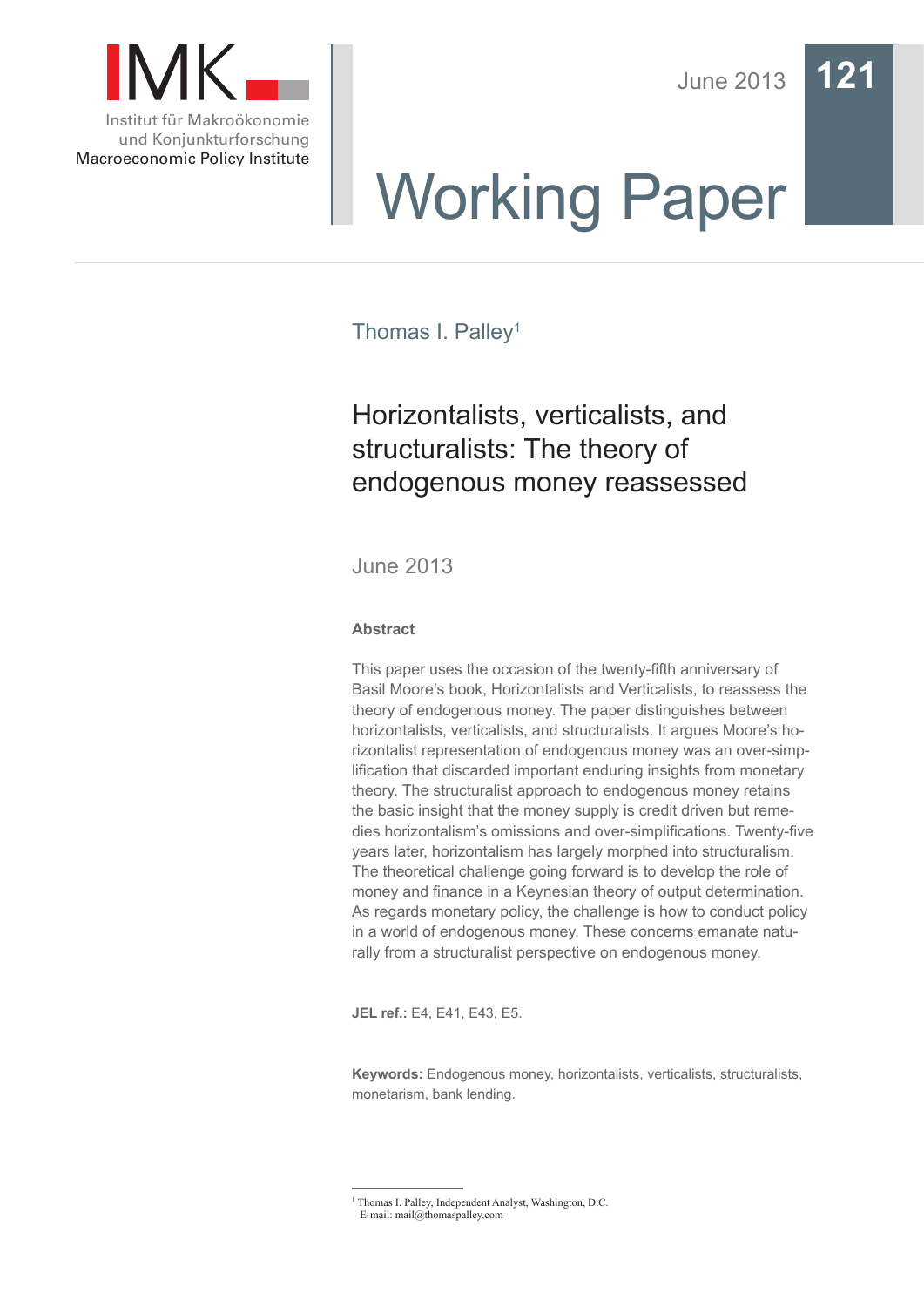## **Horizontalists, verticalists, and structuralists: The theory of endogenous money reassessed**

Thomas I. Palley<sup>[1](#page-1-0)</sup>

June 2013

#### **Abstract**

This paper uses the occasion of the twenty-fifth anniversary of Basil Moore's book, *Horizontalists and Verticalists*, to reassess the theory of endogenous money. The paper distinguishes between horizontalists, verticalists, and structuralists. It argues Moore's horizontalist representation of endogenous money was an over-simplification that discarded important enduring insights from monetary theory. The structuralist approach to endogenous money retains the basic insight that the money supply is credit driven but remedies horizontalism's omissions and over-simplifications. Twenty-five years later, horizontalism has largely morphed into structuralism. The theoretical challenge going forward is to develop the role of money and finance in a Keynesian theory of output determination. As regards monetary policy, the challenge is how to conduct policy in a world of endogenous money. These concerns emanate naturally from a structuralist perspective on endogenous money.

Keywords: Endogenous money, horizontalists, verticalists, structuralists, monetarism, bank lending.

JEL ref.: E4, E41, E43, E5.

<span id="page-1-1"></span><span id="page-1-0"></span> $<sup>1</sup>$  Washington, DC 20009</sup>

mail@thomaspalley.com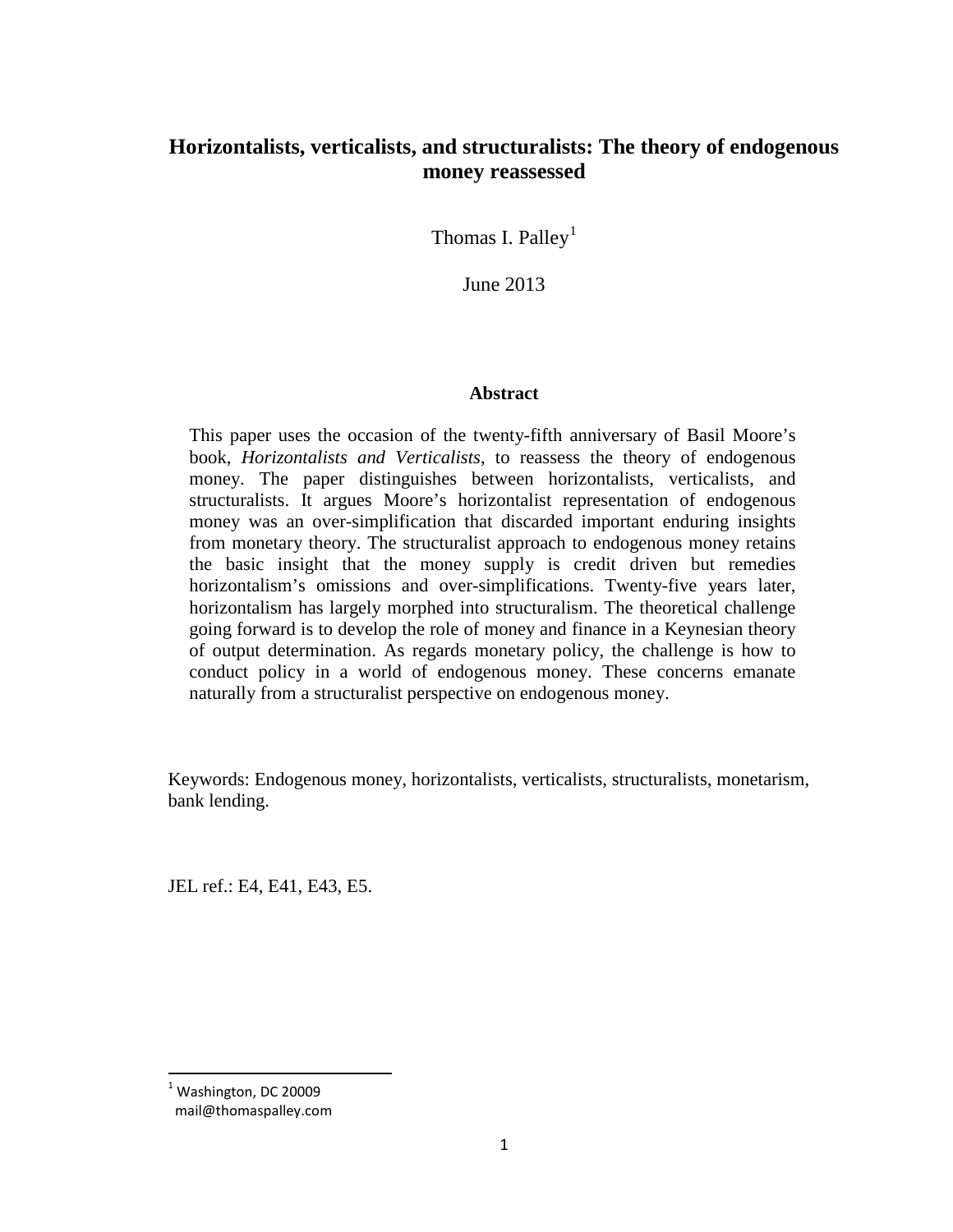#### **1. Introduction**

2013 marks the twenty-fifth anniversary of Basil Moore's (1988) book *Horizontalists and Verticalists: The Macroeconomics of Credit Money*. The book has made an important contribution to Post Keynesian monetary theory by consolidating and elaborating the line of thought pioneered by Nicholas Kaldor (1970, 1982) in his critique of monetarism. However, this paper argues Moore's elaboration of the theory of endogenous money was overly-simplistic in its distinction between horizontalists and verticalists and it also discarded important enduring insights from monetary theory.

Moore's characterization of endogenous money created unnecessary intellectual discord among Post Keynesians that has found expression in the long-running exchange between horizontalists and structuralists. Both adhere to the core proposition that bank lending drives the money supply, rendering the latter endogenous. However, the structuralist approach, which links Post Keynesian monetary theory to the Yale school of monetary macroeconomics associated with James Tobin, also takes account of the role of portfolio preferences, balance sheet positions, microeconomic finance constraints, and expectations in influencing money supply and interest rate outcomes. It thus strengthens the micro foundations of the theory of endogenous money.

The structure of the paper is as follows. Section 2 discusses the macroeconomic origins of the debate over endogenous money. Section 3 presents the monetarist model of the money supply which is identified with the verticalist approach. Section 4 presents the ISLM money multiplier model which has an endogenous money supply, albeit for reasons that are entirely different from Post Keynesian theory. Section 5 presents the horizontalist model of money supply determination. Section 6 presents the structuralist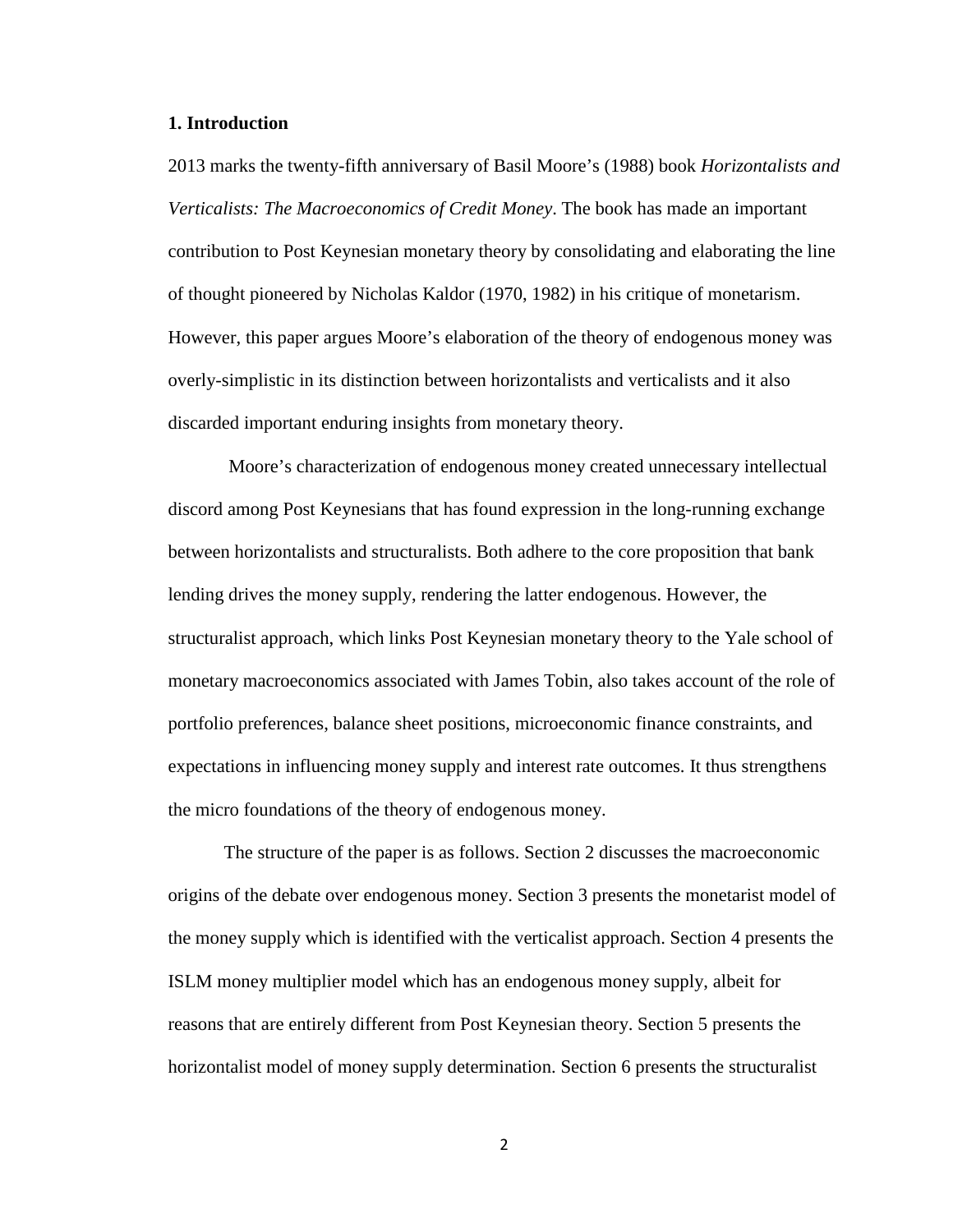model of money supply determination and elaborates the structuralist critique of the horizontalism. Section 7 concludes the paper.

#### **2. Against monetarism: the modern origins of endogenous money theory**

The initial impulse for the development of Post Keynesian endogenous money theory was as a response to monetarism. Kaldor (1970, 1982) was the seminal contributor, with his framing of endogenous money building on his long-standing interest in credit and the credit transmission channel. Monetarism emerged as an important macroeconomic doctrine in the 1960s and was largely associated with Milton Friedman. The main claims of monetarism (Palley, 1993a) were 1) the money supply is controlled by central banks; 2) the Great Depression in the U.S. was significantly due to mistaken money supply tightening by the Federal Reserve; 3) money is all that matters and fiscal policy is ineffective; and 4) central banks should adopt a simple money supply growth rule to promote economic stability. Post Keynesian endogenous money theory rejected all of these claims. Its modern roots therefore lie in opposition to monetarism, both as a macroeconomic theory and as a policy prescription.

Monetarism was also vigorously opposed by neo-Keynesians. Tobin (1970) provided a critique of Friedman and Schwartz's (1963a, 1963b) empirical analysis and showed that the monetary patterns they observed were actually consistent with an extreme Keynesian model in which budget deficits were counter-cyclical and moneyfinanced. Tobin (1974) also provided an accompanying theoretical critique, using the lens of the ISLM model, in which monetarism was identified with a vertical LM schedule. Meanwhile Poole (1970) provided a response to monetarism's policy claims: within a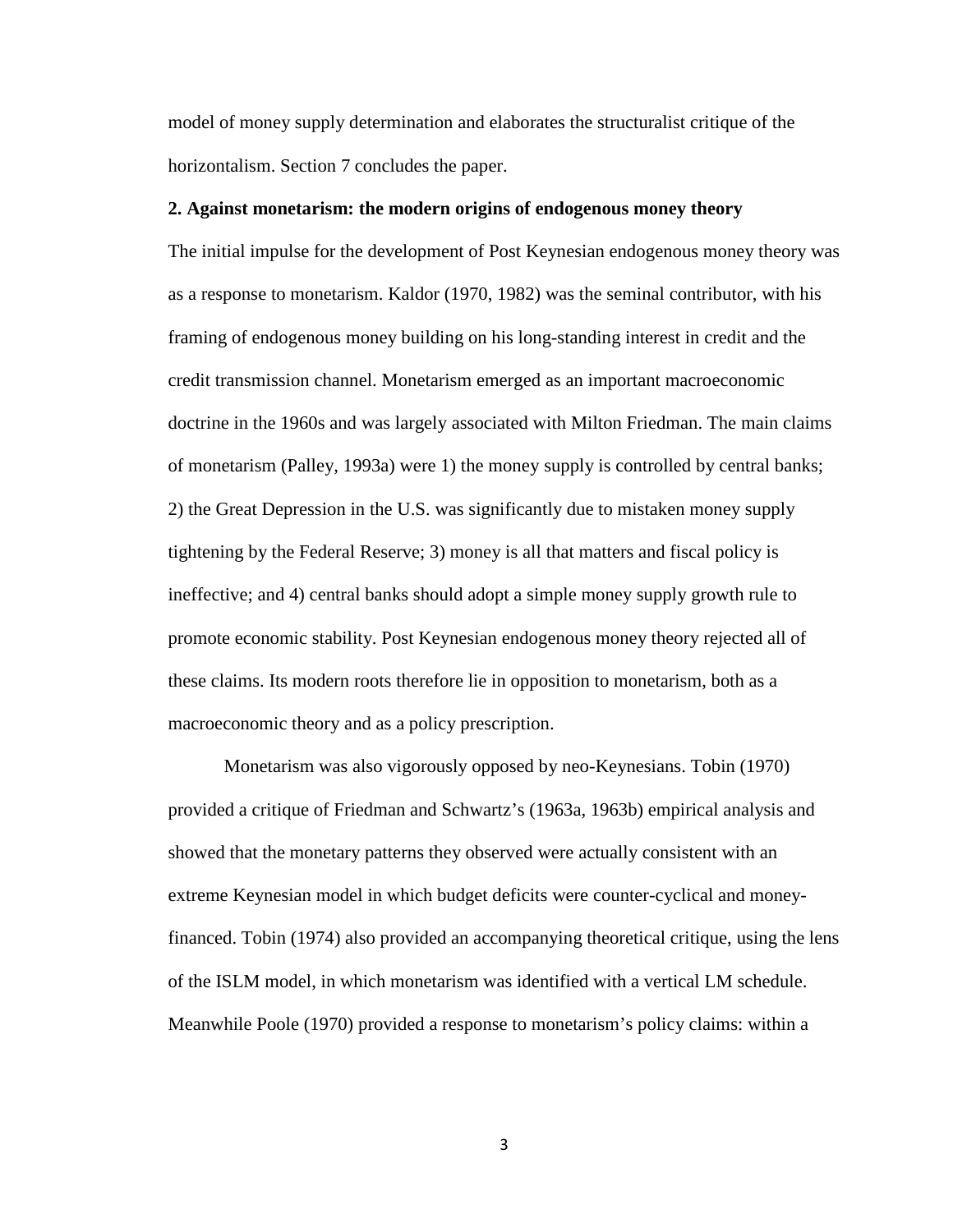stochastic ISLM model, interest rate targeting is superior to money supply targeting if financial sector disturbances dominate.

The neo-Keynesian critique of monetarism was conducted using the conventional money multiplier theory of money supply determination. Post-Keynesians rejected this and sought a deeper critique of monetarism based on its theory of the money supply. The cornerstone of monetarism is that central banks control the money supply, thereby rendering the money supply exogenous. Post Keynesians sought to demolish that cornerstone.

In *Horizontalists and Verticalists*, Moore (1988) provided a comprehensive statement that consolidated the Post Keynesian position. It is a great pity that the book appeared in 1988 rather than 1968. Had it appeared earlier it might have had an enormous impact on the mainstream economics profession, possibly even changing the course of debate. However, by 1988 monetarism had been intellectually rejected. The monetarist experiments of the late 1970s and early 1980s had turned out to be a catastrophic failure with regard to the claim that they would produce interest rate stability. Unfortunately, rather than being interpreted as vindication of Keynesian analysis and ushering in a second Keynesian era, monetarism was replaced by new classical macroeconomics (which Tobin (1981) termed Mark II Monetarism). The "new" aspect referred to the incorporation of rational expectations within stochastic macroeconomic models. The "classical" aspect referred to the revival of pre-Keynesian macroeconomics in which the economy is assumed to operate continuously at full employment via interest rate, price, and nominal wage flexibility.<sup>[2](#page-1-1)</sup>

<span id="page-4-0"></span><sup>&</sup>lt;sup>2</sup> In Keynesian models, output adjusts to equal aggregate demand ( $y = AD$ ), whereas classical models have aggregate demand adjust to equal full employment output ( $y* = AD$ ). Within the classical model there can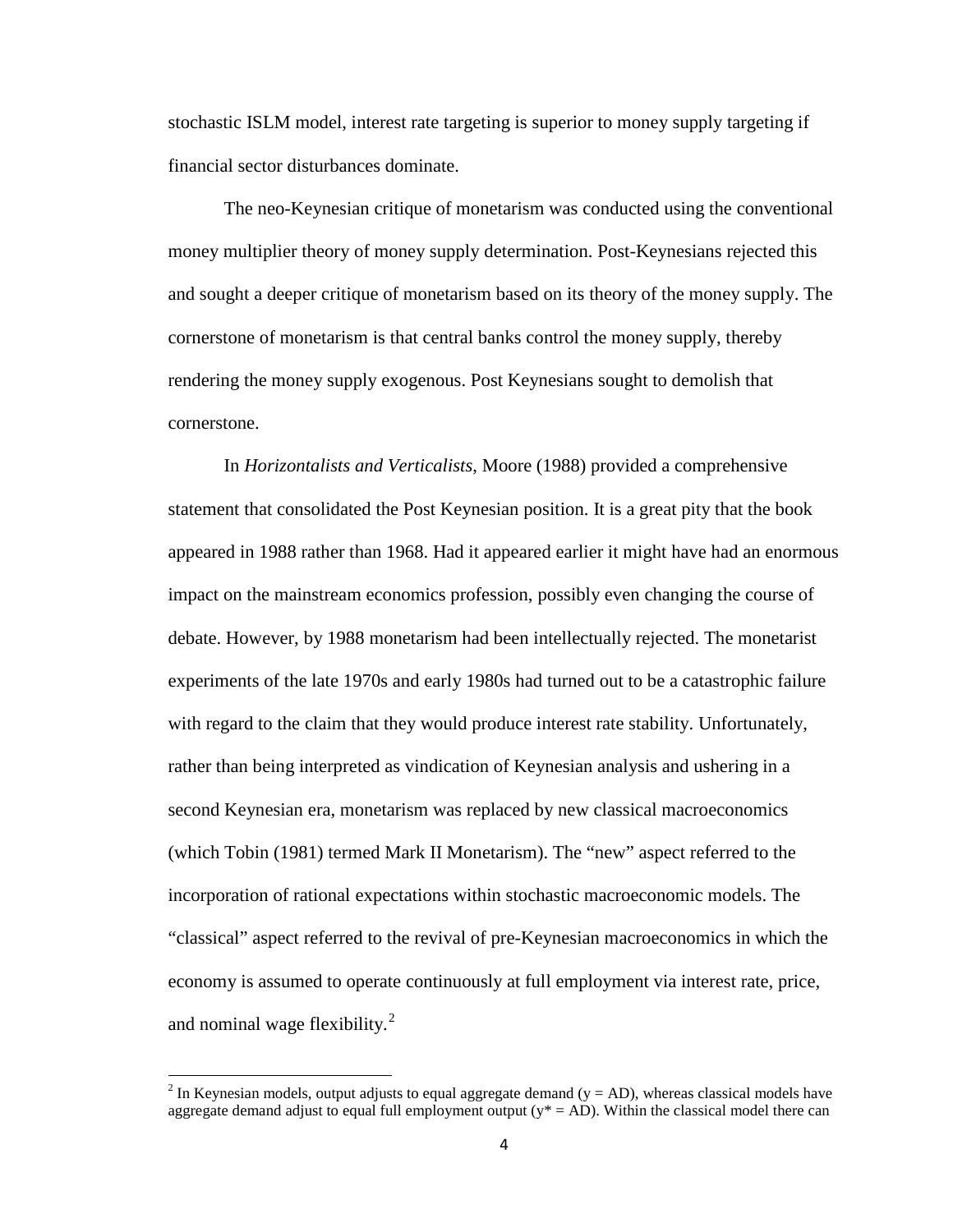The important point is that the monetarist debate was superseded by a debate over the nature of the macroeconomic process and the determination of the equilibrium level of output and employment. Endogenous money is not about macroeconomic closure.<sup>[3](#page-4-0)</sup> In the monetarist debate, the theory of money supply determination was a first order issue. In the new classical debate that superseded monetarism, the money supply process is a second order issue. Though Post Keynesians remained justified in their criticism of both neo-Keynesian and new classical models because they both used an incorrect representation of the money supply process, the shift of the terrain of debate rendered the endogenous money critique less salient.

#### **3. Verticalism and monetarism**

 $\overline{\phantom{a}}$ 

Figure 1 provides a description of competing representations of the money supply process. It distinguishes between mainstream and Post Keynesian approaches. Reflecting the earlier monetarist debate, the mainstream is divided between monetarists and the neo-Keynesian ISLM school.

Monetarism reflects the true verticalist position, whereas the neo-Keynesian school emphasized the money multiplier. The latter incorporates its own form of money supply endogeneity, but it is not Post Keynesian endogeneity, which emphasizes bank lending.

The Post Keynesian position is divided between horizontalists and structuralists, with the former also often referred to as accommodationists. This terminological distinction between structural and accommodative endogeneity was introduced by Pollin

be unemployment due to enduring market frictions. Friedman (1968) famously labeled such unemployment as "natural".

<span id="page-5-0"></span> $3$  Though endogenous money is not directly about macroeconomic closure, it can affect equilibrium output via credit rationing impacts on aggregate supply (Blinder, 1987) and via impacts on aggregate demand (Palley, 1997).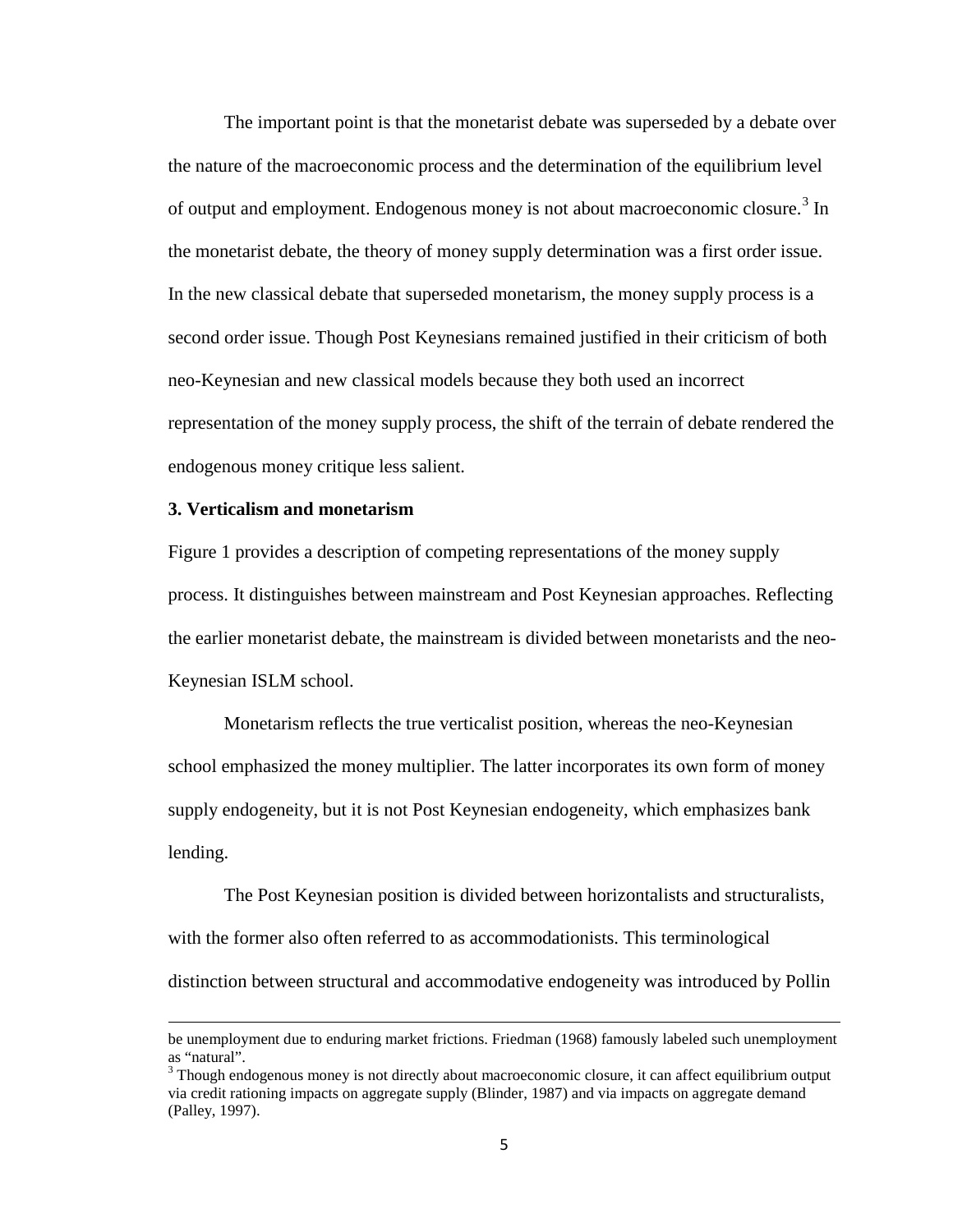(1991). As shown in sections 5 and 6, there are important analytical differences between the positions but they both share the fundamental insight that bank lending drives the money supply.



Figure 1. Competing approaches to the money supply process.

Monetarism corresponds to the purest form of verticalism and it is described by the following two equation model.

$$
(1) M = mH
$$

$$
(2) Y = MV
$$

 $M =$  money supply,  $m =$  money multiplier,  $H =$  supply of high-powered money

(monetary base),  $V =$  velocity of money, and  $Y =$  nominal income. Equation (1)

determines the money supply which is equal to the money multiplier times the supply of

monetary base. Equation (2) is the Fisher equation and it determines nominal income

which is equal to the money supply times the velocity of money. Substituting equation

(1) into equation (2) yields

$$
(3) Y = mHV
$$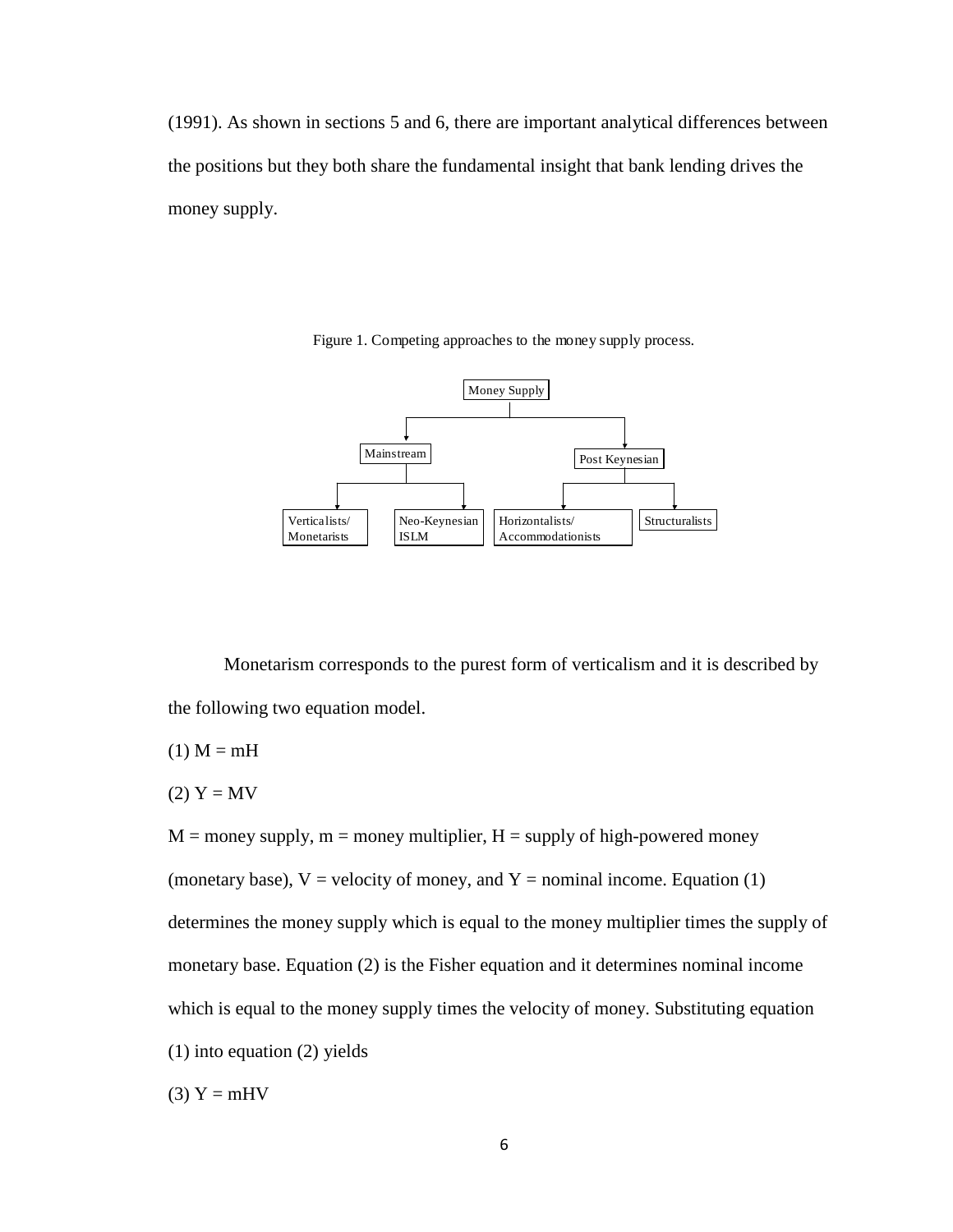The monetarist model of the money market is illustrated in Figure 2. The money supply is exogenously determined by the money multiplier and the monetary base. The money supply schedule is therefore vertical in [M, Y] space, hence the term verticalist. Nominal income adjusts to equalize money demand with the exogenously determined money supply. The central bank controls the supply of reserves (H), and can thereby determine the money supply (M) and nominal income (Y), conditional on given values of the money multiplier (m) and the velocity of money (V). Goods market equilibrium (which is not shown in Figure 2) is accomplished by adjustment of the interest rate in the loanable funds market, thereby bringing aggregate demand into alignment with real output.

Figure 2. The money market in the monetarist model.



#### **4. The neo-Keynesian money multiplier model**

The neo-Keynesian model of the money supply process represents the other branch of mainstream thinking. The model is described by the following three equations.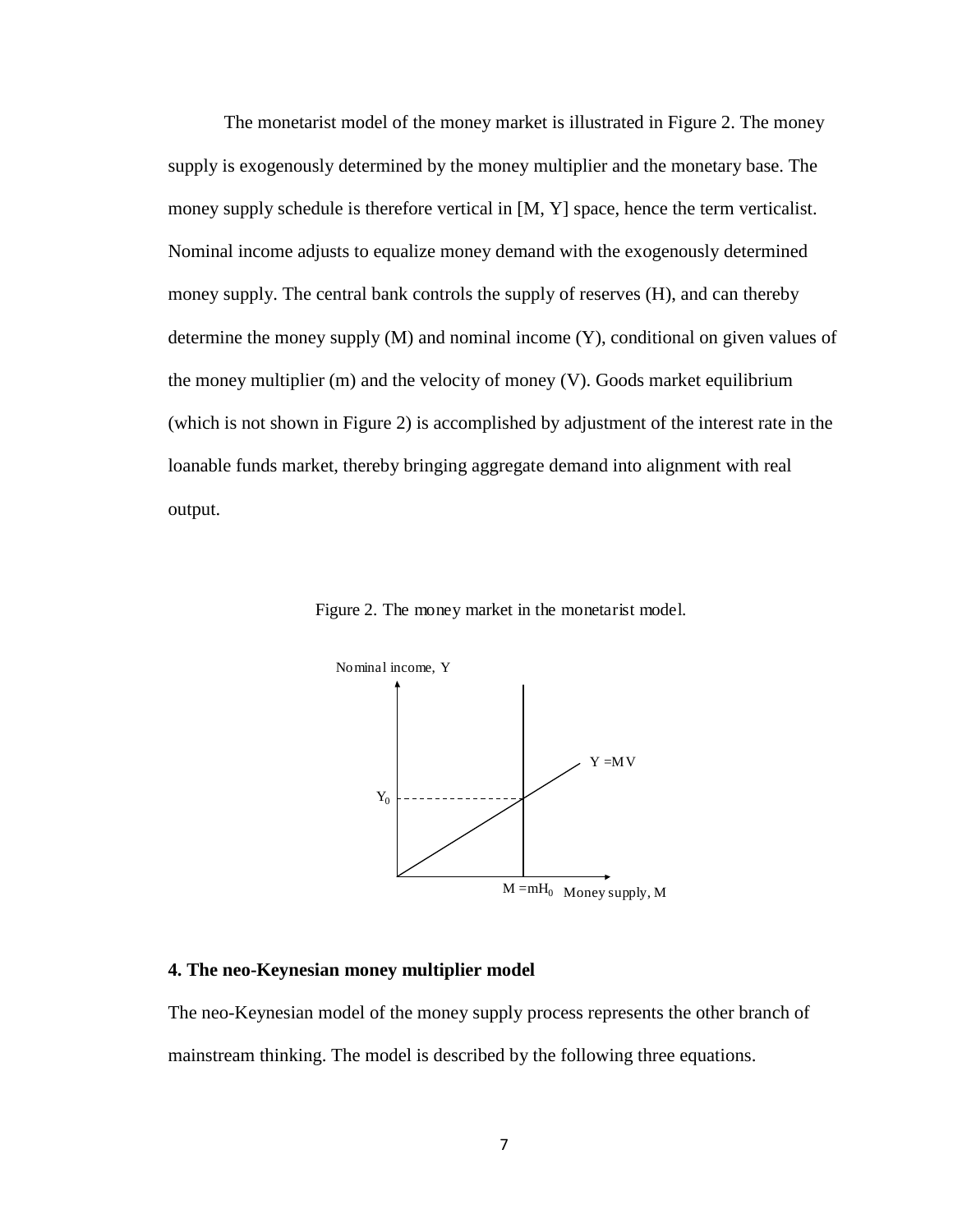- (4)  $M^s = m(i_B)H/P$   $m_{iB} > 0$
- (5)  $M^d = M(i_B, y)$   $M_{iB} < 0, M_y > 0$

(6)  $M^s = M^d$ 

 $M<sup>s</sup>$  = real money supply,  $M<sup>d</sup>$  = real money demand, i<sub>B</sub> = bond interest rate, P = price level,  $y =$  real income. The function  $M(.)$  is the real money demand function and corresponds to Keynes' liquidity preference function.

The model is illustrated in Figure 3 which shows the neo-Keynesian construction of the money market. The interest rate on bonds adjusts to equalize the supply and demand for real money balances. There are several features to note. First, the bond interest rate is endogenous and is the mechanism that ensures instantaneous money market equilibrium. Second, the money supply is endogenous because the money multiplier is endogenous. The reasoning is that the money multiplier increases in response to higher interest rates because the interest rate is the opportunity cost of holding high-powered money balances. A higher opportunity cost gets agents (households, firms, and financial institutions) to economize on high-powered money balances, enabling the existing stock to support a larger money supply. This role of money demand and portfolio adjustment in response to higher interest rates is very important and constitutes the essence of Tobin's Yale School approach to monetary theory. It is a feature that remains valid and is discussed later .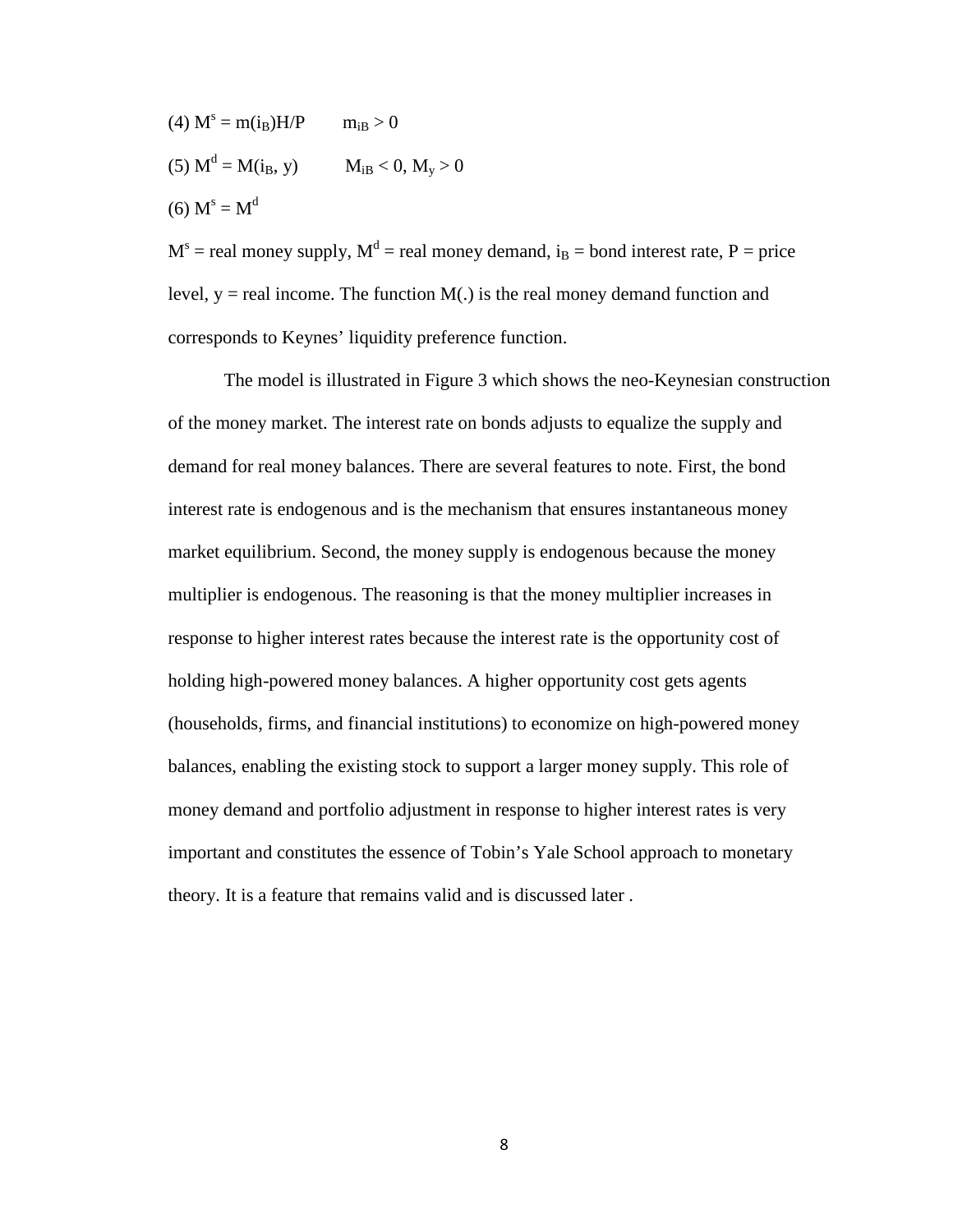Figure 3. The neo-Keynesian model of the money supply process.



Third, as in the monetarist model, bank lending remains completely invisible and is attributed no role in the money supply process. Fourth, though the money supply is endogenous, the monetary base remains exogenous which is what gives the model its verticalist character. However, as shown in Figure 4, this feature is reversed if the monetary authority targets the interest rate. In this case, the money supply schedule is horizontal and the monetary authority makes available as much base as is needed to meet money demand at the targeted rate.



Figure 4. The neo-Keynesian model of the money supply process with interest rate targeting by the central bank.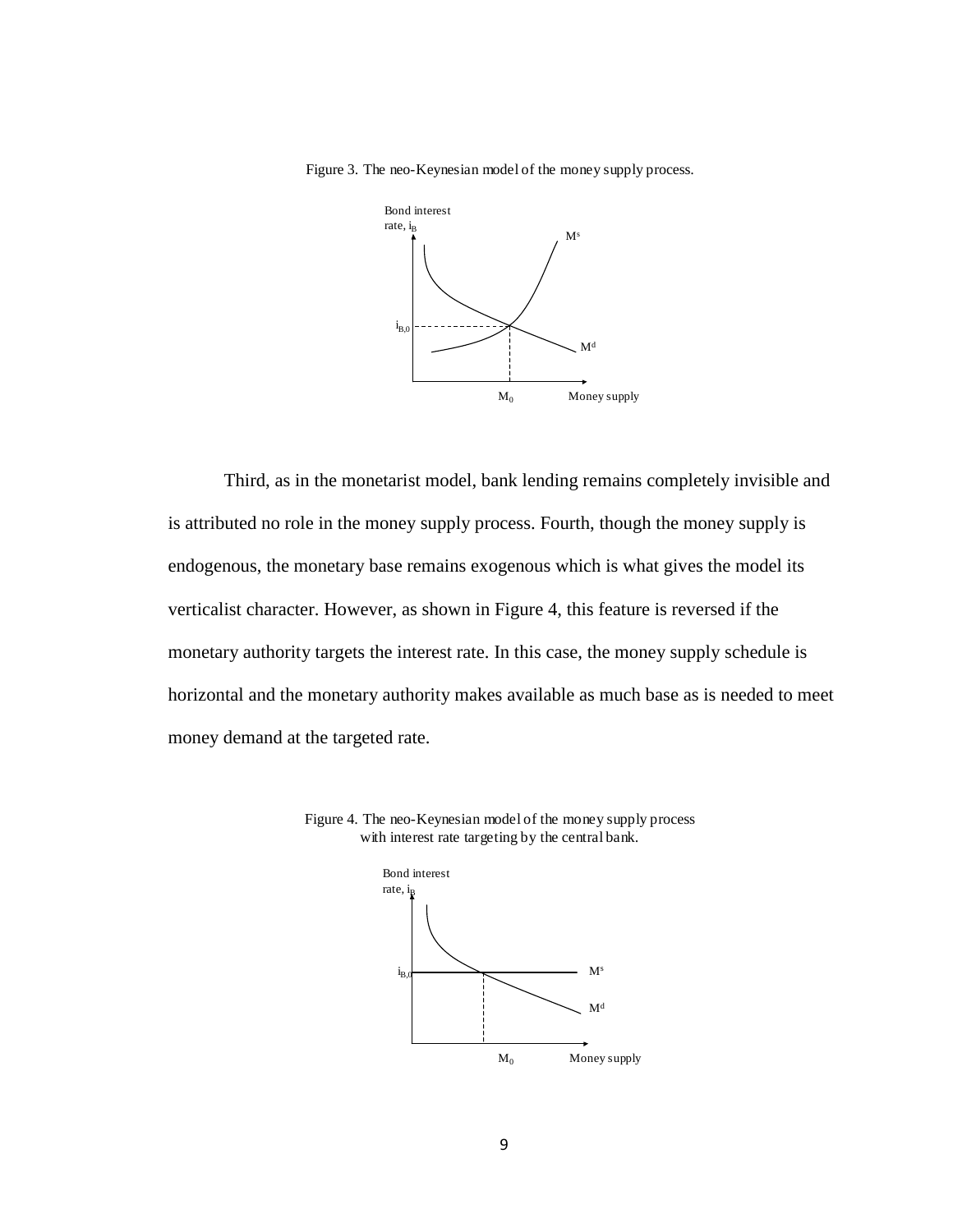Unfortunately, this horizontal aspect of the neo-Keynesian model has clouded understanding of the money supply process by obscuring differences between the Post Keynesian and neo-Keynesian approaches. Over the past thirty years, as central banks have abandoned money supply targeting regimes and shifted to interest rate targeting regimes, this has led to mainstream claims that the money supply is endogenous. That has created the appearance of equivalence with Post Keynesian theory that has crowded out space for the Post Keynesian model even though its analysis (as shown below) is significantly different.

On one hand, the mainstream's recognition that the money supply is endogenous is an improvement. On the other hand, by obscuring differences it has made it more difficult to establish a correct understanding of the money supply process. First, the mainstream views the money supply as endogenous because of interest rate targeting rather than because of the fundamental nature of the process. Second, credit remains invisible and apparently irrelevant for the money supply process in the neo-Keynesian representation of interest rate targeting regimes.

#### **5. Horizontalism (or accommodationism)**

The Post Keynesian approach to the money supply embodies a fundamentally different process. The approach can be sub-divided into horizontalism (or accommodationism) and structuralism. Moore (1988) coined the terminology of horizontalism and is the foremost proponent. Lavoie (1984; 1996; 2006) is another leading proponent, though his views have also gradually incorporated many of the structuralist criticisms of Moore's (1988) original formulation.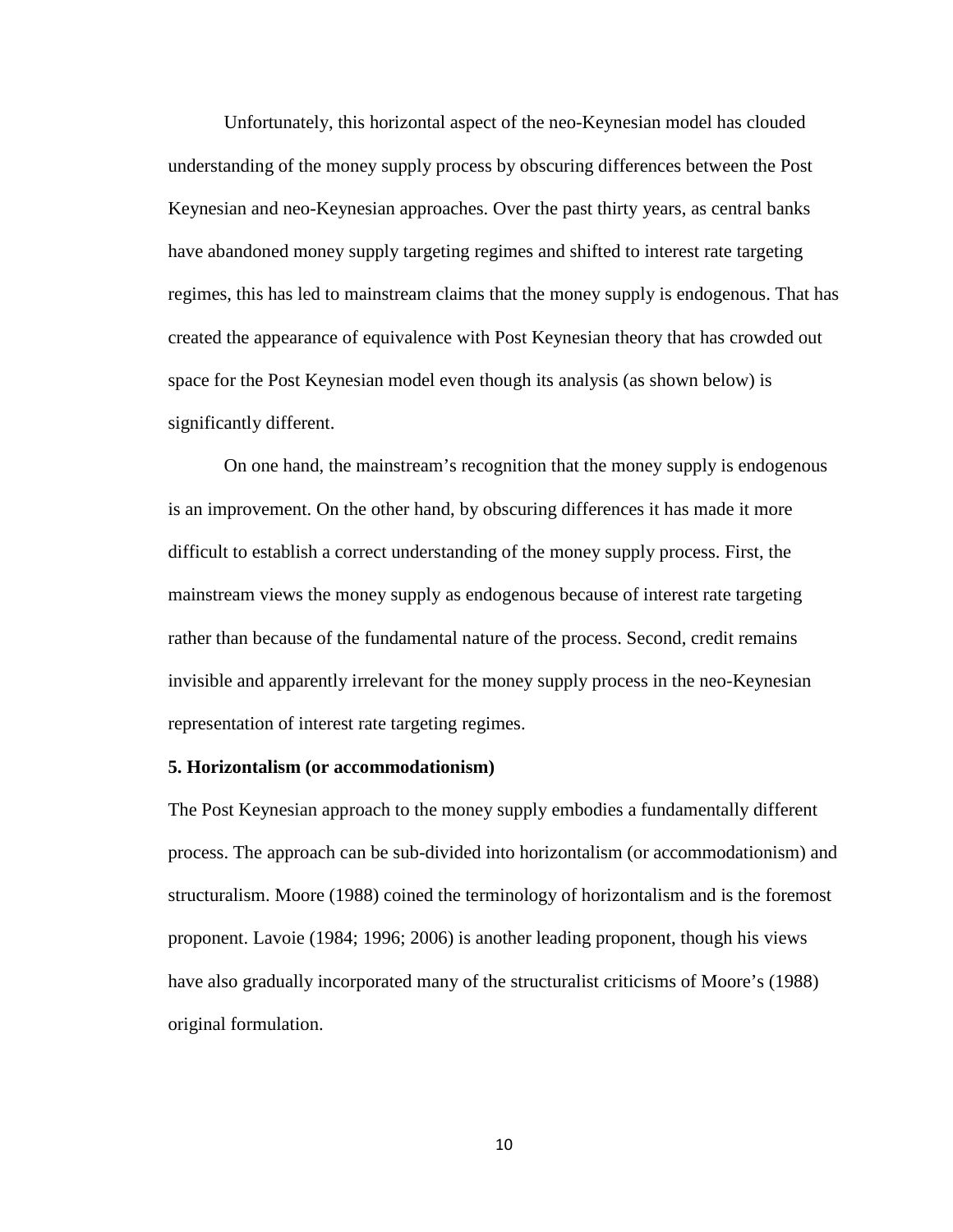The horizontalist position is captured by the following simplified model based on Palley (1994):

(7)  $i_L = [1 + m]i_F$ (8)  $L^d = L(i_1, \ldots)$   $L_i < 0$ (9)  $L^s = L^d$  $(10) L<sup>s</sup> + R = M$ (11)  $R = kM$   $0 < k < 1$ 

 $(12) H = R$ 

 $i_L$  = loan rate, m = bank loan mark-up,  $i_F$  = money market rate set by policy,  $L^d$  = loan demand,  $L^s$  = loan supply, R = required reserves, k = required reserve ratio. Equation (7) determines banks' loan rate as a mark-up over the money market rate that is set by policymakers. The policy rate represents the cost of finance to banks. Equation (8) is the loan demand function which is a negative function of the loan rate and other unspecified factors. Equation (9) has loan supply equal to loan demand. Equation (10) is the banking sector's balance sheet. Assets consist of loans and reserves, while liabilities consist of deposits. Equation (11) determines banks' holdings of reserves which are equal to required reserves. Lastly, equation (12) determines the supply of monetary base which is equal to bank reserves. As shown in Palley (1994) the basic model is easily expanded to incorporate bank excess reserves, time deposits, and currency held by the non-bank public. Adding these features leaves the logic of the model unchanged. These features are not included in order to keep the analysis as simple and clear as possible so as to facilitate comparison of approaches.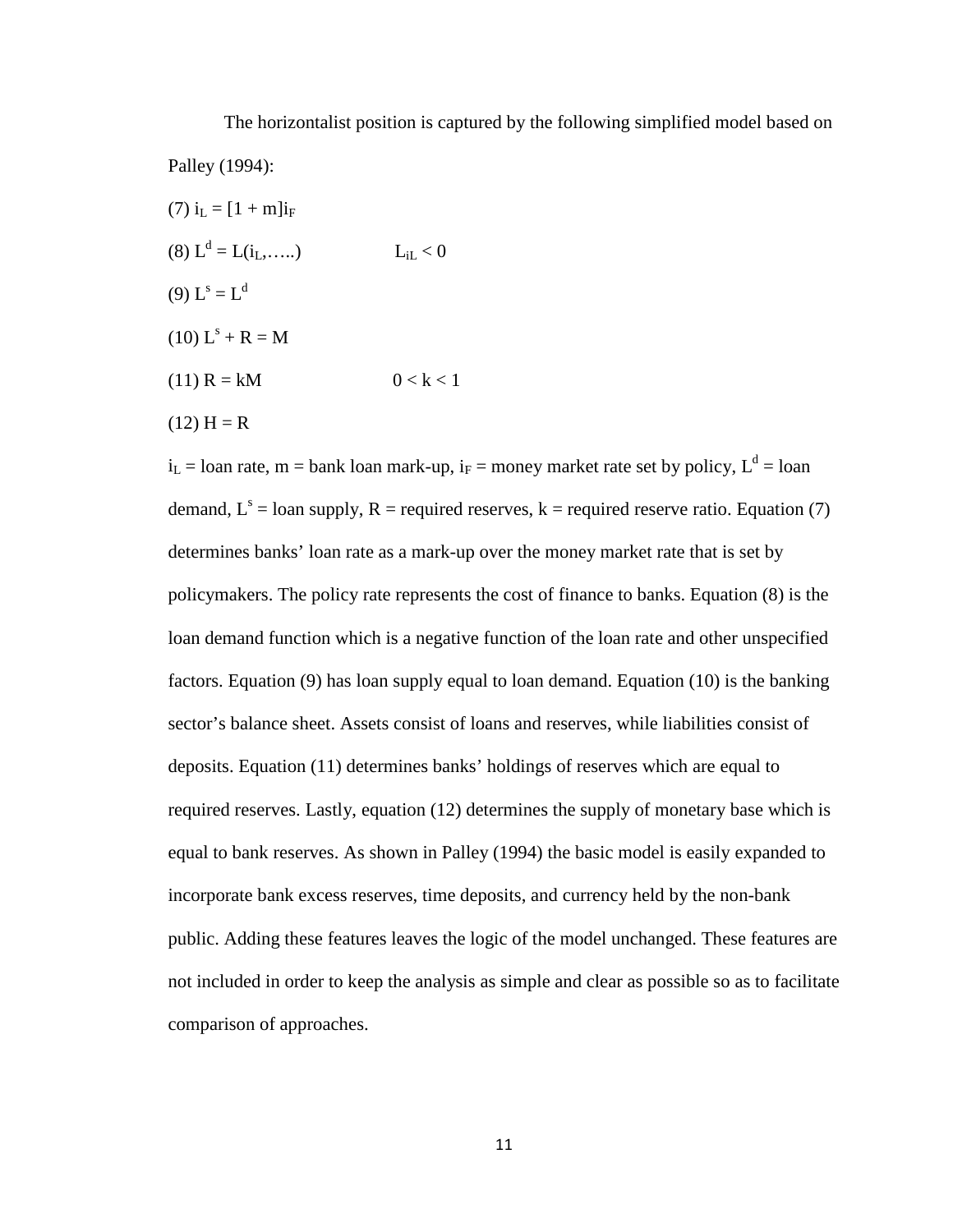The solutions for the model are given by

- $(13) L = L([1+m]i_F,...)$
- $(14)$  M = L/[1-k]
- $(15)$  H = kL/[1-k]

The model is illustrated in Figure 5. The supply of monetary base (northwest quadrant) is horizontal at the policy determined money market interest rate. The loan supply schedule (northeast quadrant) is horizontal at the loan rate which is a mark-up over the policy rate. Banks satisfy all loan demand forthcoming at that rate. Bank lending determines deposit creation and thereby determines the money supply. The central bank then adjusts the supply of reserves to back deposits created. It does so by buying bonds from or selling bonds to the non-bank public, thereby injecting reserves into or draining reserves from the banking system.



Figure 5. The horizontalist model of the money supply process.

There are several noteworthy features of the model. First and foremost, loans create deposits. This is a very different description of the money supply process from that described by the monetarist and neo-Keynesian stories. It is also very different from the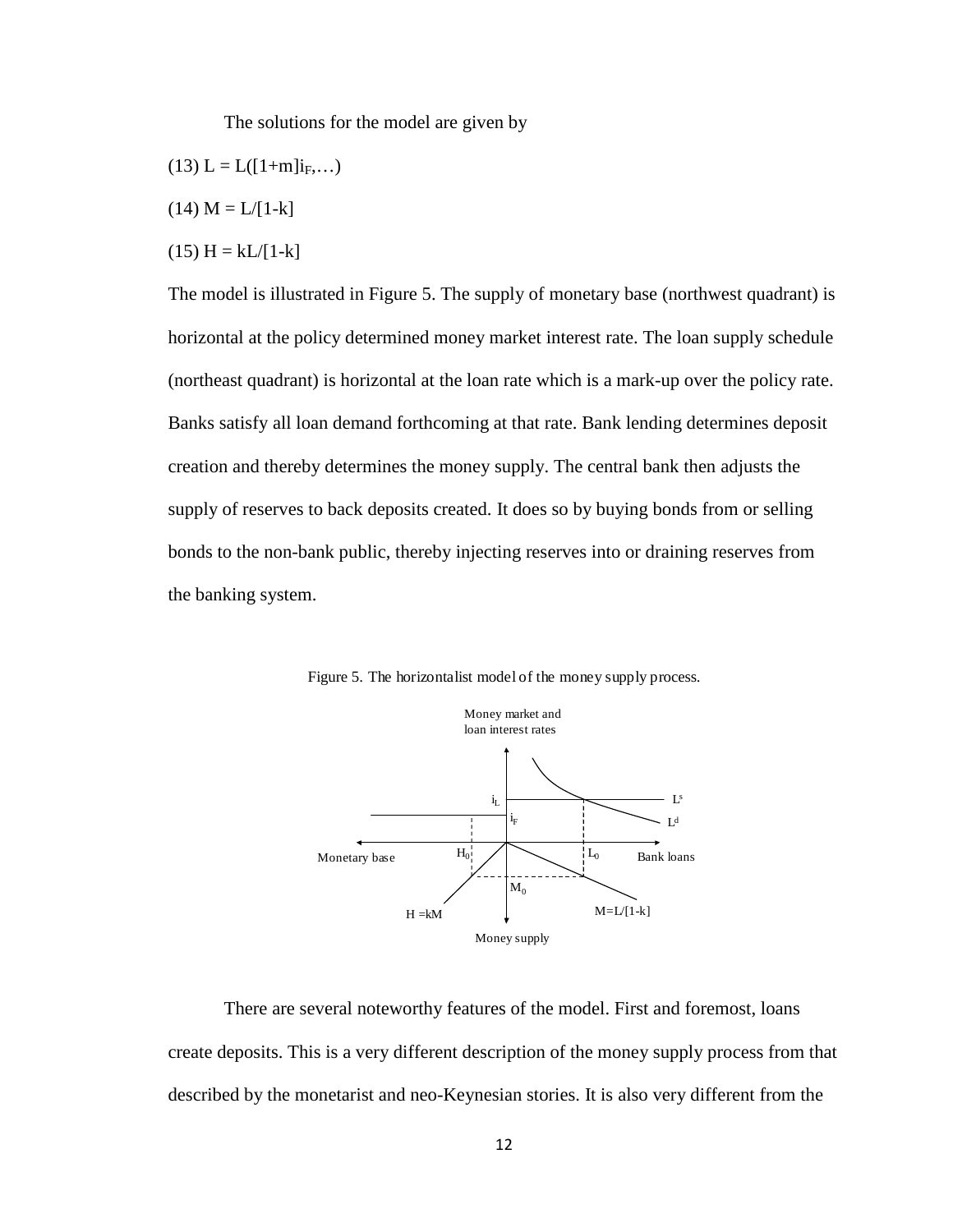neo-Keynesian interest rate targeting story in which the supply of reserves is also horizontal. Second, there is a money multiplier as shown in the southwest quadrant of Figure 4. However, it is an after the fact phenomenon rather than being a driver of money supply creation.

Moore (1988) describes banks' loan supply as perfectly elastic. However, the horizontalist model can be adjusted to incorporate a positively sloped loan supply schedule, which shows that there is more to the difference between horizontalists and structuralists than just the slope of the loan supply schedule (Palley, 1994). To see this, let the loan rate be determined as follows

 $(16) i_L = [1 + m(L)]i_F$  m<sub>L</sub> > 0

Equation (16) has banks raise the mark-up as lending increases. This latter effect may be due to increased default risk resulting from borrower quality deterioration as the volume of lending increases. Lavoie (1996) argues for such an effect by appeal to Kalecki's (1937) principle of increasing risk.

Figure 6 shows the model with a positively sloped loan supply schedule. The loan interest rate rises because banks increase their mark-up as lending increases. There is no money supply schedule *per se* because money is created by bank lending. However, if the loan supply is positively sloped, the money supply will show positive correlation with the loan rate as if there were a positively sloped money supply schedule.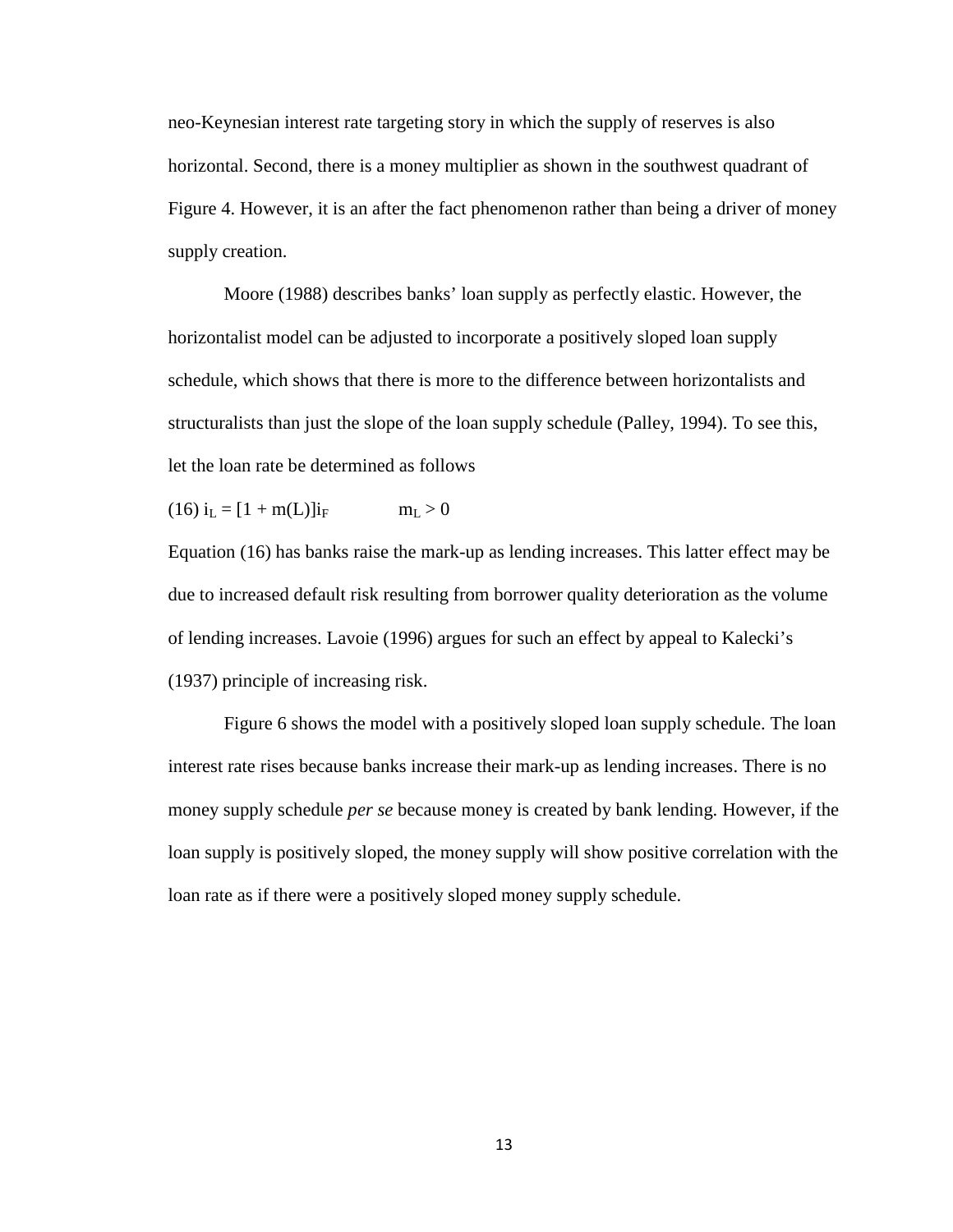Figure 6. The horizontalist model with a variable bank mark-up.



#### **6. Structuralism**

Structuralism represents the second branch of the post Keynesian approach to the money supply. Like horizontalism, it also embodies the core logic of loans creating deposits. In many regards it fills in omissions and oversights within the horizontalist argument.

#### *6.1 A simple structuralist model*

Rather than presenting a comprehensive structuralist model, this sub-section presents the simplest structuralist framework and then builds it out. Two critical differences from the horizontalist model concern money demand and the endogeneity of interest rates. Moore's (1988) horizontalist model has interest rates as exogenously set. The monetary authority sets the short-term interest rate and long-term interest rates are then determined via the expectations theory of interest rates. The long-term rate therefore depends on the current short-term rate and expectations of the future short-term rate, and long-term yields are priced so as to yield the same as a strategy of holding short-term bonds and rolling them over as they mature.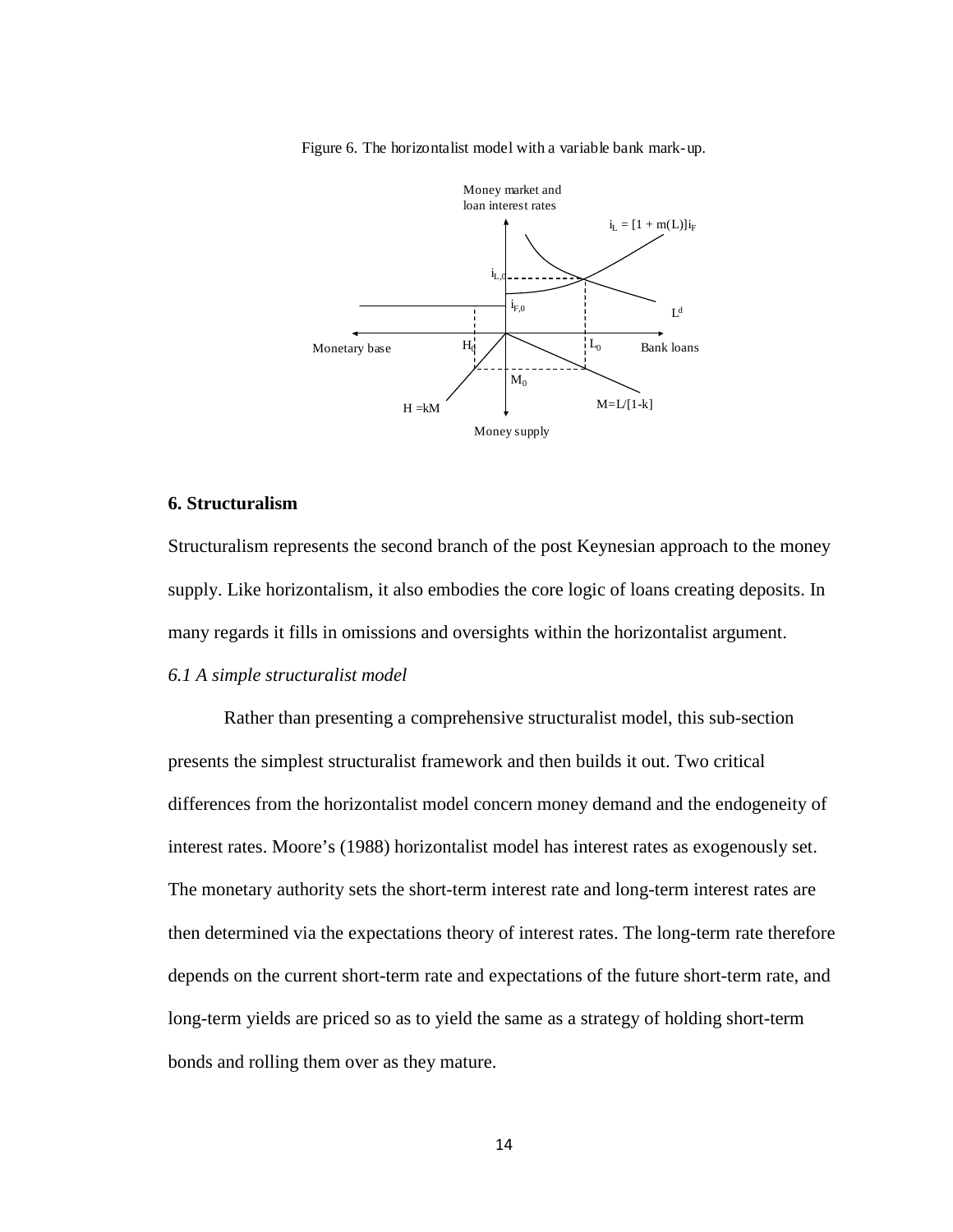"Since nominal short-term rates are administered exogenously by the central bank, and nominal long-term rates reflect financial markets' expected future short-term rates, interest rates are a monetary phenomenon. It is perfectly correct to regard them as "hanging by their own bootstraps." Over some substantial range they are largely independent of underlying real forces (Moore, 1988, p.264)."

With regard to this horizontalist characterization of interest rates and interest rate formation, Pollin (1991, 2008) provided an early and continuing empirical critique. According to Pollin interest rates are best described as a complex rather than a single interest rate, and that complex exhibits multi-directional causality with long rates exhibiting significant endogeneity.

A second feature of Moore's (1988) characterization of interest rate determination is the absence of any role for liquidity preference. Moreover, as can be seen from the horizontalist model in section 5, money demand is entirely absent. Indeed, Moore (1991) effectively dismisses the legitimacy of the concept of money demand:

"In conclusion, the demand for money has not been mislaid. There is always some quantity of money effectively demanded. But it is always identically equal to the quantity of money that is supplied (Moore, 1991, p.132)."

This absence of money demand and liquidity preference effects on interest rates has been criticized by Goodhart (1989, 1991), Palley (1991), and Howells (1995). The underlying analytical error in Moore's reasoning stems from a confusion of "want" for money, which is unlimited, and "demand" for money which is limited by agent's willingness to direct scarce income and wealth into money stores:

"Moore's analysis neglects money demand consideration. In a monetary economy, agents are always willing to accept money as payment for the provision of goods and services. However, when one considers the ultimate impact of an expansion of bank lending, it is necessary to address the question "on what terms are agents willing to hold money balances?" That is, having received a deposit, what will agents do with it? Spend it, repay existing loans, buy bonds, or simply hold it? All of these actions have ramifications for the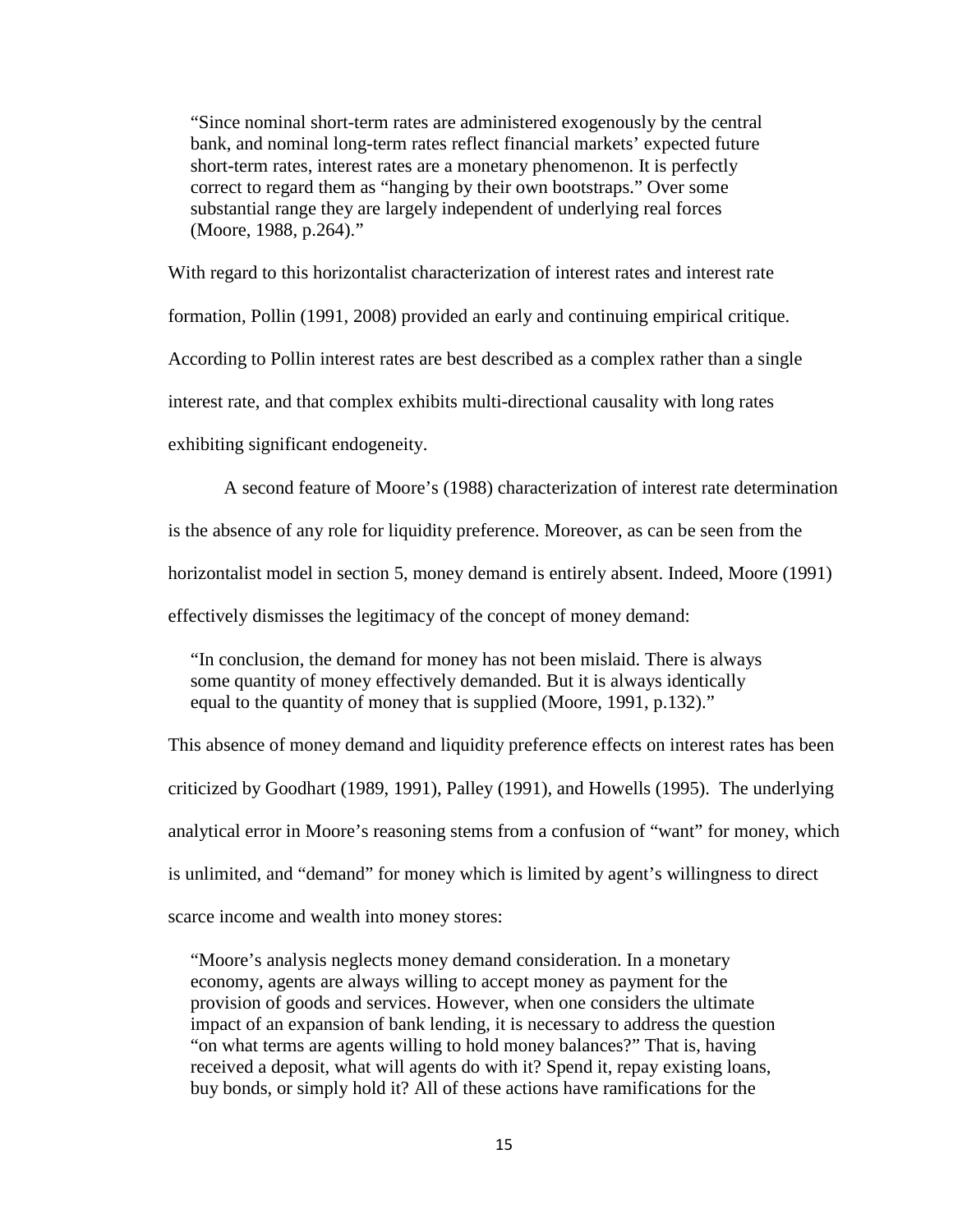final equilibrium, and may have fedback effects on the level of bank lending and the money supply (Palley, 1991, p.397)."

The structuralist model (Palley, 1987/88) addresses both of these concerns by introducing money demand and additional interest rates that are endogenously determined. The equations of the model are given by:

(17) M = M(i<sub>M</sub>, i<sub>B</sub>, y, E, X)  $M_{iM} > 0$ ,  $M_{iB} < 0$ ,  $M_v > 0$ ,  $M_X > 0$ ,  $M_E > 0$ (18) L = L(i<sub>L</sub>, y, A)  $L_{iL} < 0, L_v > 0, L_A > 0$  $(19) L + kM = M + B$ (20)  $i_L = [1 + m(L)]i_F + c$   $m_L > 0, c > 0$  $(21)$  i<sub>M</sub> = [1-k]i<sub>F</sub> – z  $(22) H = N + B = kM$ 

 $M =$  demand for real money balances (bank deposits),  $i_M =$  deposit interest rate,  $i_B =$  bond interest rate,  $y =$  real income,  $E =$  vector of expected future interest rates,  $X =$  liquidity preference shift factor,  $H =$  supply of real high powered money,  $L =$  real loan demand, k = reserve requirement on deposits,  $N =$  non-borrowed reserves,  $B =$  borrowed reserves,  $i_L$  $=$  loan interest rate, c  $=$  banks' cost per dollar of making loans, and  $z =$  cost per dollar of supplying deposits.

Equation (17) is the demand for bank deposits which depends positively on the deposit rate and income, and negatively on the bond rate. Equation (18) defines real loan demand which is a negative function of the loan rate and a positive function of income. Equation (19) is the banking sector's balance sheet identity. Assets consist of loans (L) and required reserves (kM): liabilities consist of deposits (M) and borrowed reserves (B) which banks borrow at the money market rate. When the banking system is short of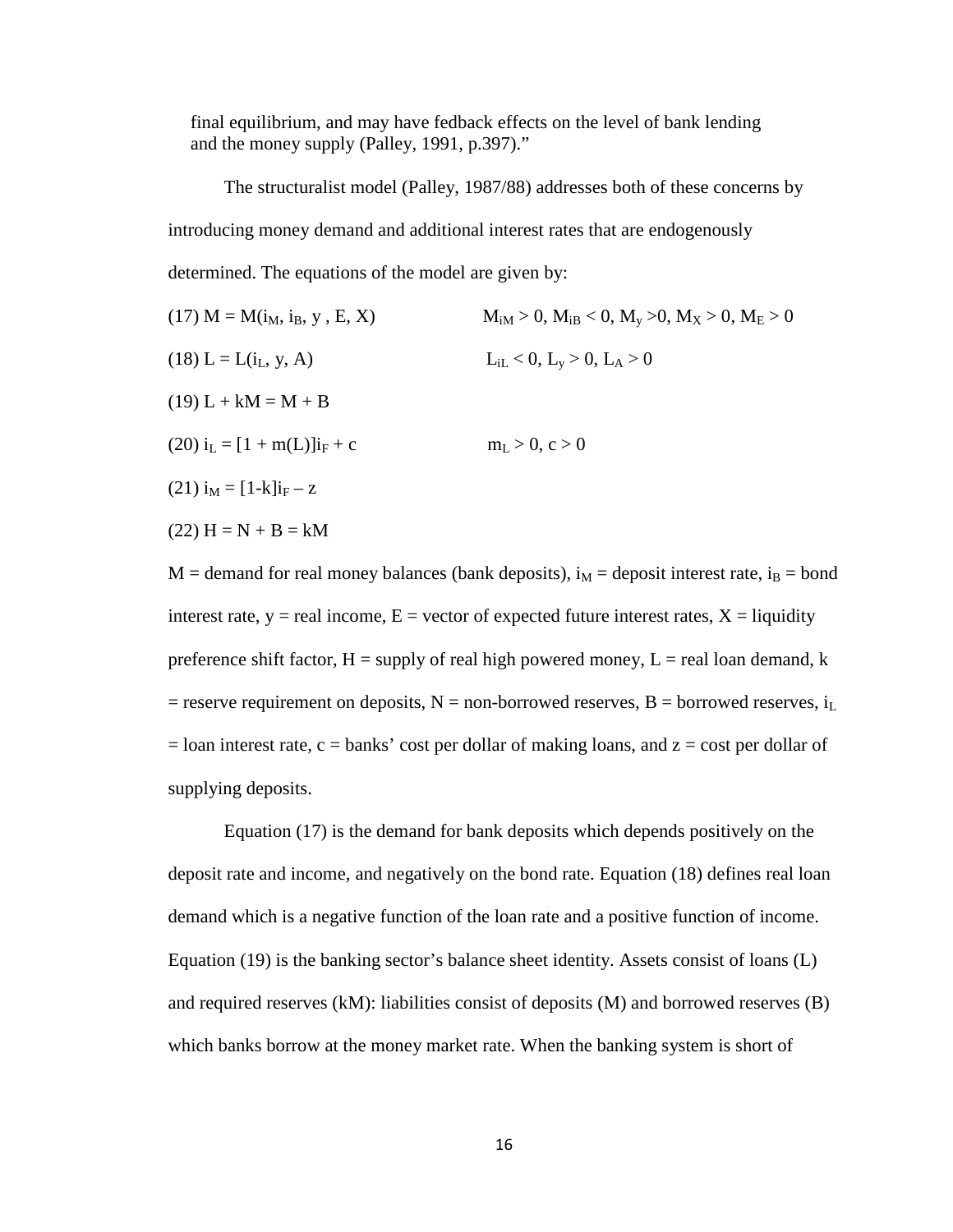reserves, banks borrow from the central bank.<sup>[4](#page-5-0)</sup> Equations (20) and (21) determine the loan and deposit rates. The loan rate is a variable mark-up over the money market cost of funds, while the deposit rate is a mark-down over the money market cost of funds that takes account of the costs of administering deposits (z) and holding reserve requirements (k). Equation (22) is the money market equilibrium condition in which the supply of high-powered money equals demand. The demand for high-powered money consists of required reserves.

Rearranging equation (19) and using equations (17), (18), (20), and (21) yields (23) M( $[1-k]$ i<sub>F</sub> - z, i<sub>B</sub>, y, X) =  $[L([1+m(L)]i_F + c, y, A) - B]/[1 - k]$ Substituting equation (23) into equation (22) yields

 $(24)$  H = kL( $[1 + m(L)]i_F + c$ , y, A)/ $[1 - k]$ 

Equation (23) shows that the deposit money supply is determined by bank lending. Given the deposit money supply, the bond rate must adjust so that agents willingly hold the amount of deposits banks have created. Equation (24) has the supply of high powered money being used as required reserves.

The model is illustrated in Figure 7. The northeast panel shows the loan demand and deposit supply schedules. The deposit supply schedule is derived from loan demand via the banking sector's balance sheet constraint, thereby reflecting the endogenous money process whereby loans create deposits. The level of bank lending is determined by the loan rate, which is a mark-up over the money market rate. The northwest panel determines the supply of high-powered money supply which consists of borrowed and non-borrowed reserves. The borrowed component is  $H^*$  - N. The monetary authority

<span id="page-17-0"></span> $4$  This is the simplest way of modeling how banks get hold of needed reserves. A more complicated way involves modeling the bond supply and having the central bank conduct open market operations to supply reserves and thereby maintain the policy rate at its target level.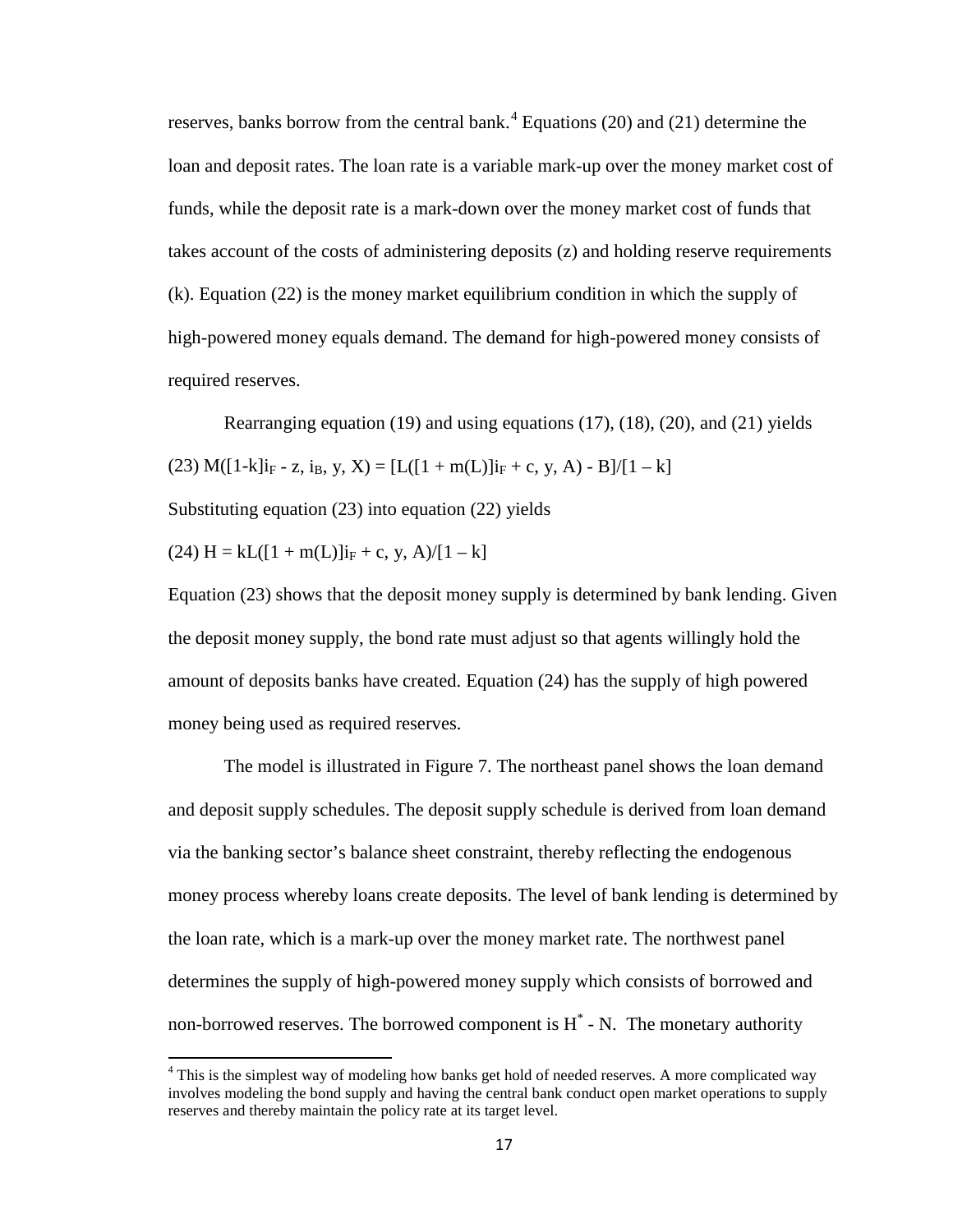targets its policy interest rate and then supplies reserves via borrowed reserves on an asneeded basis. The southeast panel determines the bond rate needed for deposits created by lending to be willingly held.



Figure 7. Determination of the supply of high-powered money, the money supply, bank lending, and interest rates.

There are now two interest rates: a short-term rate and a long-term rate. The long term rate is set by money demand which is influenced by the state of liquidity preference and expectations of future interest rates. An increase in liquidity preference shifts the money demand function down in the southeast panel, causing the bond rate to rise. An increase in expected future interest rates also increases money demand as wealth owners shift out of bonds to avoid capital losses. That causes bond prices to fall, raising the current bond interest rate.

The model can be further refined by making loan demand and the mark-up positive functions of the bond rate as follows

| $(18.1) L = L(i_L, i_B, y, A)$     | $L_{iL} < 0$ , $L_{iB} > 0$ , $L_y > 0$ , $L_A > 0$ |
|------------------------------------|-----------------------------------------------------|
| $(20.1) iL = [1 + m(L, iB)]iF + c$ | $m_L > 0$ , $m_{iB} > 0$ , $c > 0$                  |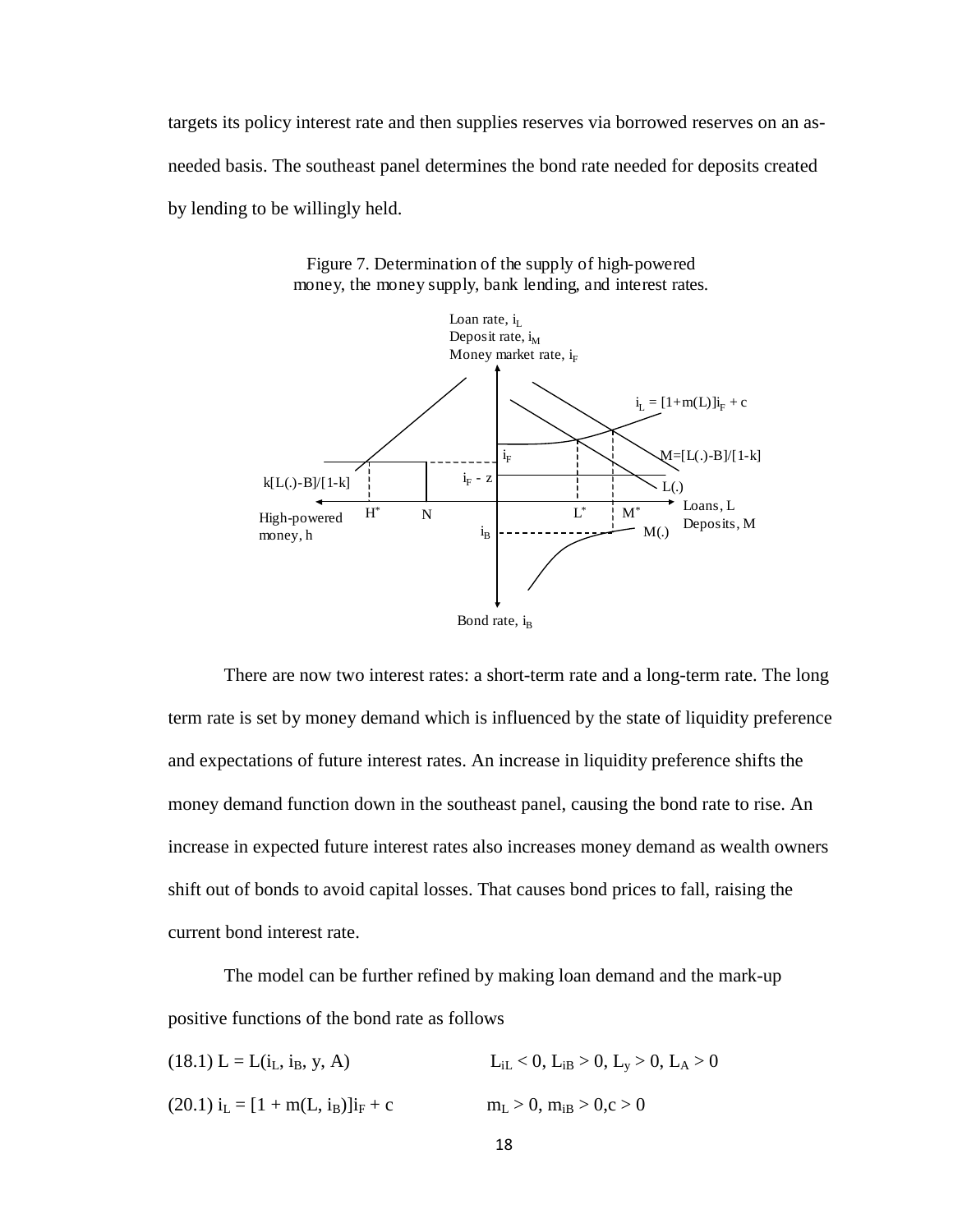As regards loan demand, the logic is that bank loans and bonds represent alternative ways of financing business so that bond finance is a substitute for loan finance. A higher bond rate therefore increases loan demand, while a lower bond rate lowers loan demand. As regards the mark-up, loans and bonds compete for space in bank portfolios and the bond rate also affects the spread between the policy rate and rates charged on products like mortgage loans.<sup>[5](#page-17-0)</sup>

The above specification of loan demand and the mark-up changes the money supply process, introducing bi-directional causality between loan demand and money demand. As before, an increase in loan demand increases bank lending and the money supply. However, now, an increase in money demand increases the bond rate. That raises the mark-up which tends to contract bank lending. However, it also induces an increase in loan demand that increases bank lending. The net effect on the money supply is ambiguous. The important point is that though the money supply is endogenous, it is not driven exclusively by loan demand. It is also affected by money demand, and money demand also affects loan rates.

More generally, the structuralist model's inclusion of money demand links Post Keynesian monetary theory with Tobin's Yale School approach to monetary macroeconomics. Liquidity preference, the character of asset demands, and the degree of asset substitutability are all critical factors in determining financial market outcomes.

#### *6.2 Aggregation and the fallacy of division*

Both the above horizontalist and structuralist models are aggregate models that represent the banking sector as a single entity. That representation risks promoting a fallacy of

<span id="page-19-0"></span><sup>&</sup>lt;sup>5</sup> If banks hold bonds the formal model given by equations  $(17) - (22)$  needs to be augmented to include banks' demand for bonds and the banking sector's balance sheet needs to be correspondingly adjusted (see Palley, 1987/88).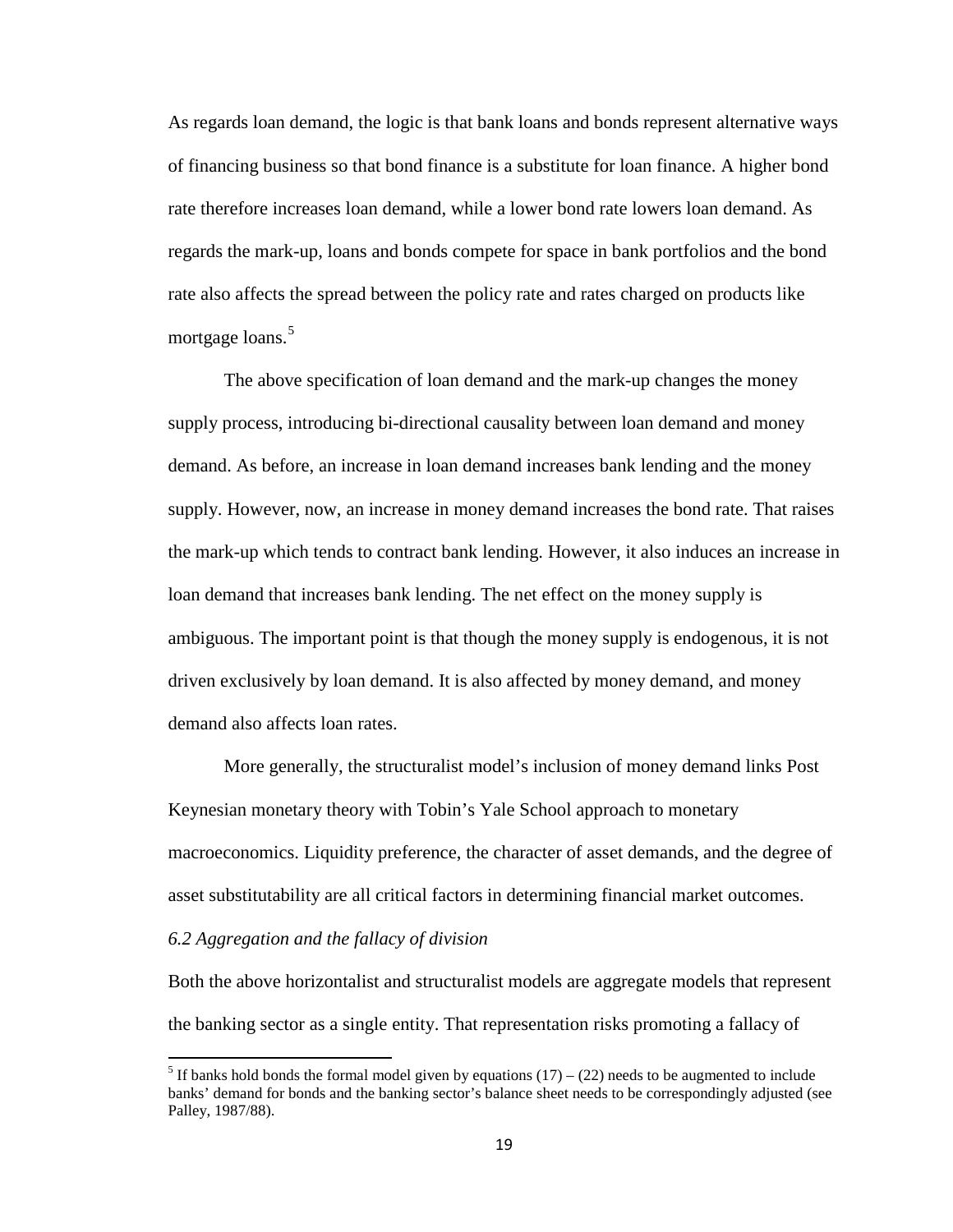division whereby it is mistakenly believed that what holds for the system as a whole also holds for the individual components of the system.<sup>[6](#page-19-0)</sup>

At the macroeconomic level, the supply of finance appears horizontal and perfectly elastic. The aggregate model therefore makes it look as if all banks have unlimited access to finance at the money market policy rate. However, structuralists maintain that no individual bank behaves as such. Instead, even as the monetary authority targets a money market rate, individual banks are subject to finance supply constraints that constrain individual bank behavior.

There are several arguments in favor of this structuralist position. First, banking is highly regulated and banks are subject to quantitative restrictions such as capital requirements. Since equity capital is scarce, that limits banks' activities as they must allocate their scarce supply of equity across different banking activities.

Second, the quality of banks' balance sheets varies with regard to the quantity of equity capital, the quality of assets, and the mix (long-term vs. short-term) of financing. All of these factors impact the cost and availability of finance to individual banks even though the monetary authority sets a single common policy rate that benchmarks the system. The important point is that financial markets assess individual banks for credit risk and this assessment affects the terms of access to finance for individual banks. As an individual bank's balance sheet changes, its supply cost of finance will change even though the benchmark policy rate is unchanged. That changed supply cost will then feed into the loan interest rate the bank charges. The loan rate a bank charges will therefore

<span id="page-20-0"></span> $6$  The fallacy of division is the opposite of the fallacy of composition. The fallacy of composition involves the mistake of inferring that the whole behaves the same as the individual part.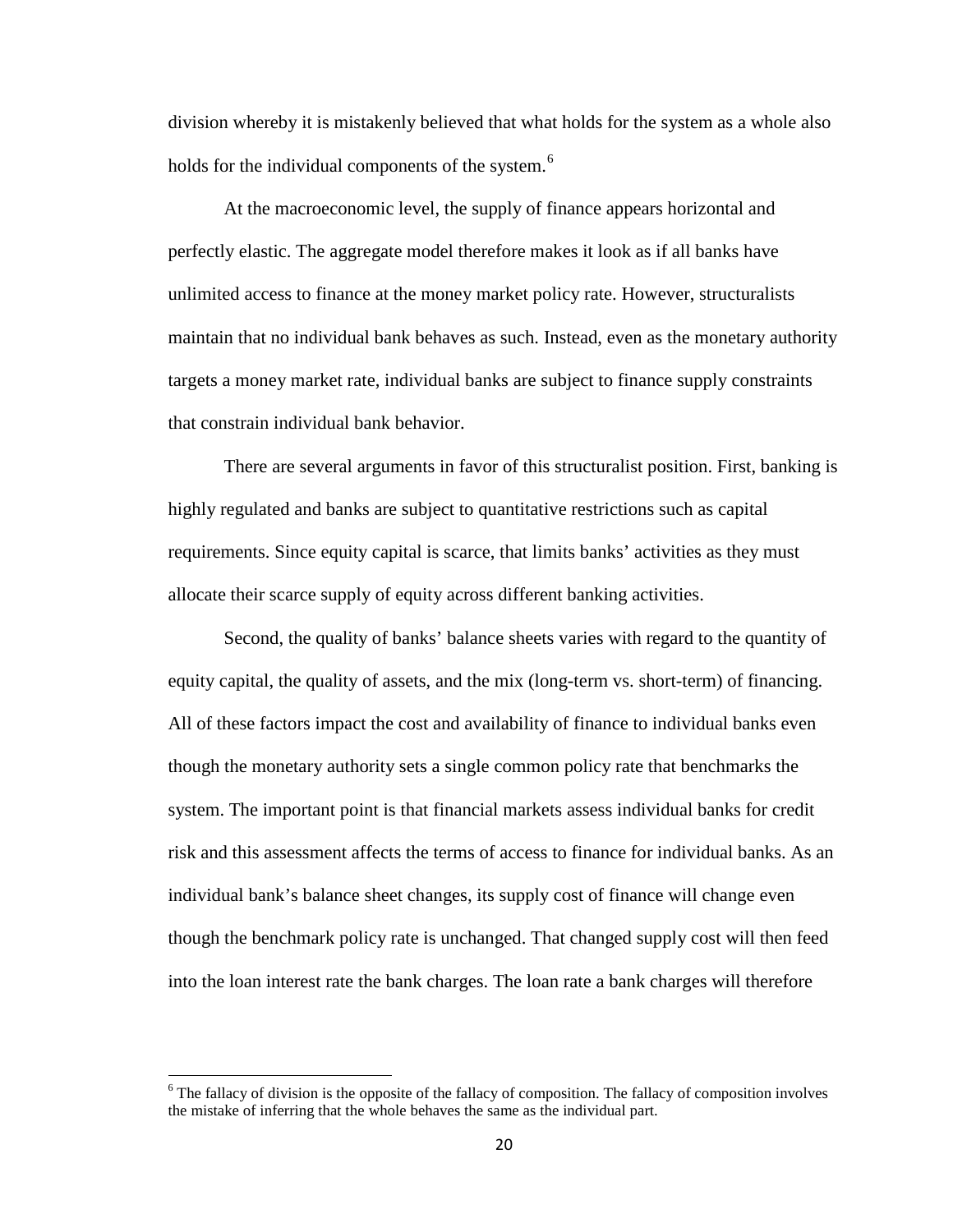tend to drift upward as its balance sheet becomes more fragile, reflecting changes in the bank's supply cost of finance.

Third, even though individual banks have access to discount window borrowing, the reality is they face penalty costs associated with using the discount window and borrowing from the central bank (Palley, 1987/88). A bank that is repeatedly short of reserves and forced to use the discount window to cover reserve shortfalls will be sanctioned for credit risk by financial markets, and for regulatory risk by financial regulators. Consequently, banks will be deterred from using the discount window even though they appear to have open access at the policy rate.

The implication of these microeconomic arguments is that individual banks face finance supply constraints and do not have a perfectly elastic supply of finance. There is considerable empirical evidence for this. First, this effect is visible in the fact that banks carry different credit ratings from ratings agencies such as Moodys and Standard & Poors.

Second, the 2008 financial crisis provided evidence of such effects. Banks did not collapse all at once. Instead, banks with the weakest balance sheets were frozen out of markets first.

Third, in the wake of the crisis there is also much talk of the competitive distortion created by "Too big to fail (TBTF)". The argument is that large banks that are deemed TBTF because of their systemic importance, implicitly receive a subsidy from the monetary authority. That is because depositors and lenders know they will be protected from losses as the monetary authority will step in to prevent bank failure in a crisis. Such reasoning has no place in the horizontalist model as all banks supposedly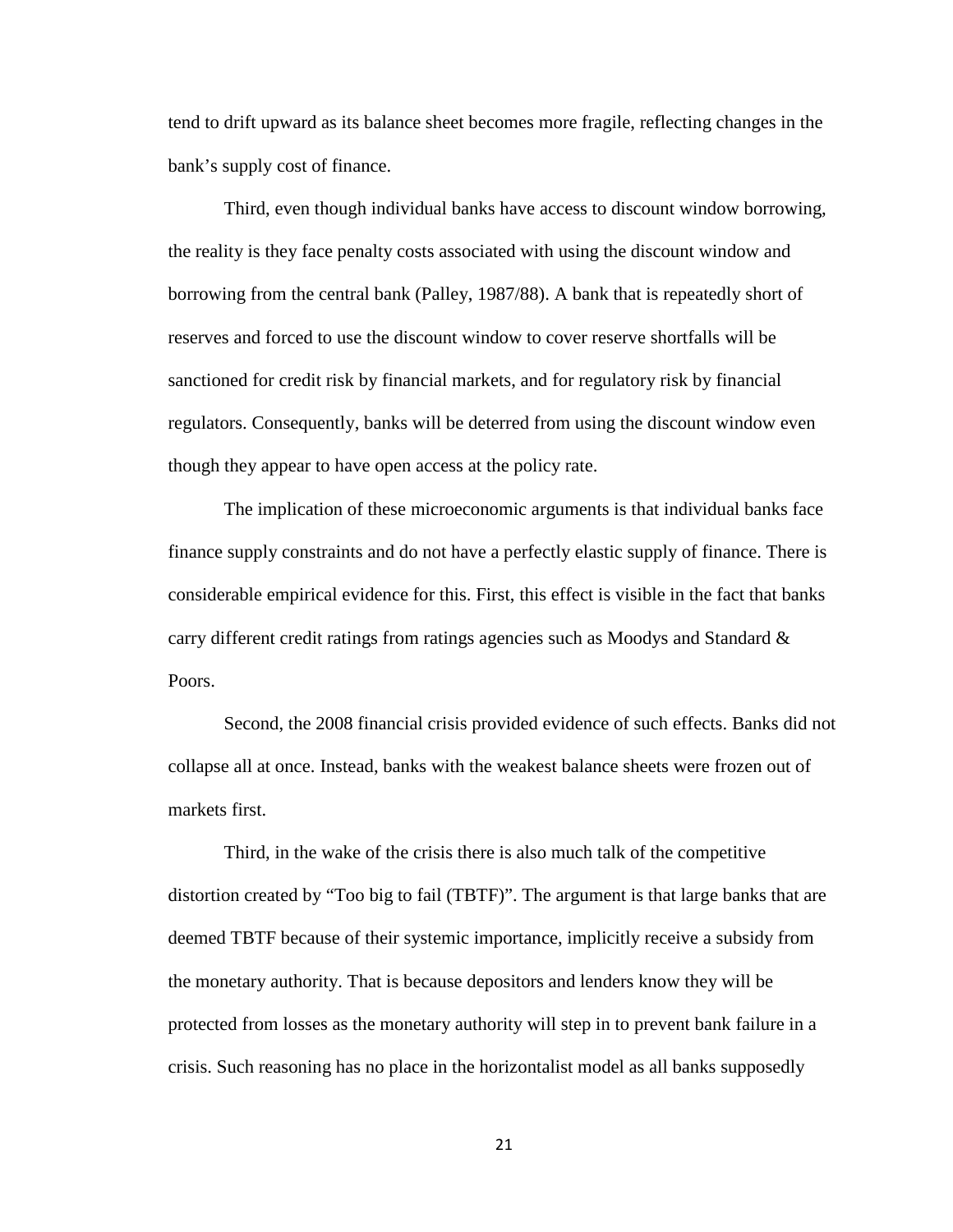have access to unlimited financing at the policy rate. However, it makes perfect sense from a structuralist perspective.

Fourth, borrowed reserves used to be a measure of liquidity pressure, and Palley (1987/88) reports a small but statistically discernible impact of borrowed reserves on the federal funds rate. This impact then feeds through to affect commercial banks' prime lending rate.

A fifth empirical finding consistent with the structuralist perspective on interest rate formation concerns the term structure of interest rates. It is empirically well established that the term structure of interest rates is not simply established by expectations of future short-term interest rates (Shiller, 1990). Instead, it incorporates additional term premia that are also volatile and this is inconsistent with the pure expectations theory of the term structure. Since banks price their lending off the term structure, that means they do not set prices as simply a fixed mark-up over expectations of the monetary authority's future target rate. Instead, their lending rates are impacted by liquidity preference and portfolio concerns that impact the term structure.

A sixth and final piece of evidence in favor of the structuralist view of bank behavior concerns lending standards. In the horizontalist model banks meet whatever loan demand there is at a mark-up over the policy interest rate. Credit rationing is not part of the narrative and there is no role for credit rationing beyond normal credit quality controls. In contrast, credit rationing is fully consistent with the structuralist perspective. As banks become loaned up and balance sheets become stressed, banks may vary lending standards to ration lending. In this case effective loan demand becomes

(18.2) L =  $\theta(L/E, B/L,...)L(i_L, i_B, y, A)$   $0 < \theta < 1, \theta_{L/E} < 0, \theta_{B/L} < 0.$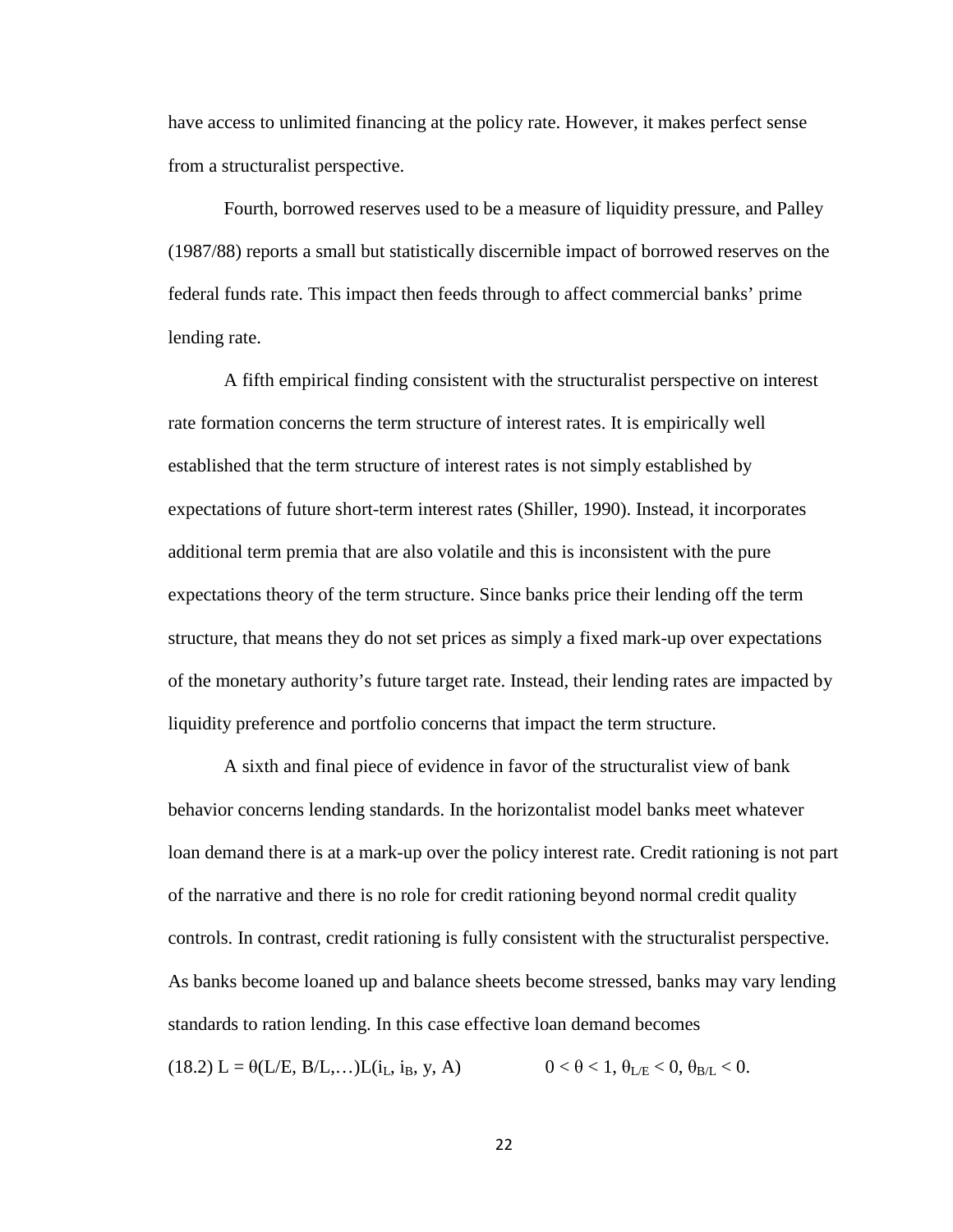$\theta$  = loan rationing coefficient, L/E = loan-to-bank equity ratio, B/L = borrowed reservesto-loan ratio. Increases in the loan-to-bank equity ration or borrowed reserves-to-loan ratio are indicative of bank balance sheet stress and induce a tightening of lending standards. Other factors may also affect θ.

In terms of Figure 7, an increase in the loan rationing coefficient shifts the effective loan demand and money supply functions in the northeast panel to the left. That reduces lending and deposit creation at the going interest rate. It also shifts the demand for reserves function in the northwest panel to the right. An interesting feature of such credit rationing is that by reducing lending, rationing reduces deposit creation, which in turn increases long term interest rates.

Events before and after the financial crisis of 2008 provide evidence that banks do vary lending standards so as to impact lending volumes. In the run-up to the crisis, easy access to finance for banks encouraged lowering of lending standards; in the aftermath of the crisis, weakened bank balance sheets prompted higher lending standards.

#### *6.3 Monetary policy and the interest rate targeting function*

Sub-section 6.2 focused on microeconomic finance constraints on individual banks. This section focuses on macroeconomic constraints related to the monetary authority's interest rate targeting policy reaction function.

A central claim of the horizontalist position is that monetary authorities have no choice but to supply reserves needed by the financial system, and that in turn renders the reserve supply function horizontal. Thus, Moore writes:

"The monetary authorities are thus typically caught in a dilemma. They must accommodate all increasing credit demands if they are to fulfill their commitment to orderly financial markets, even if the result may be the accommodation of inflationary pressures. Their only real choice is the price at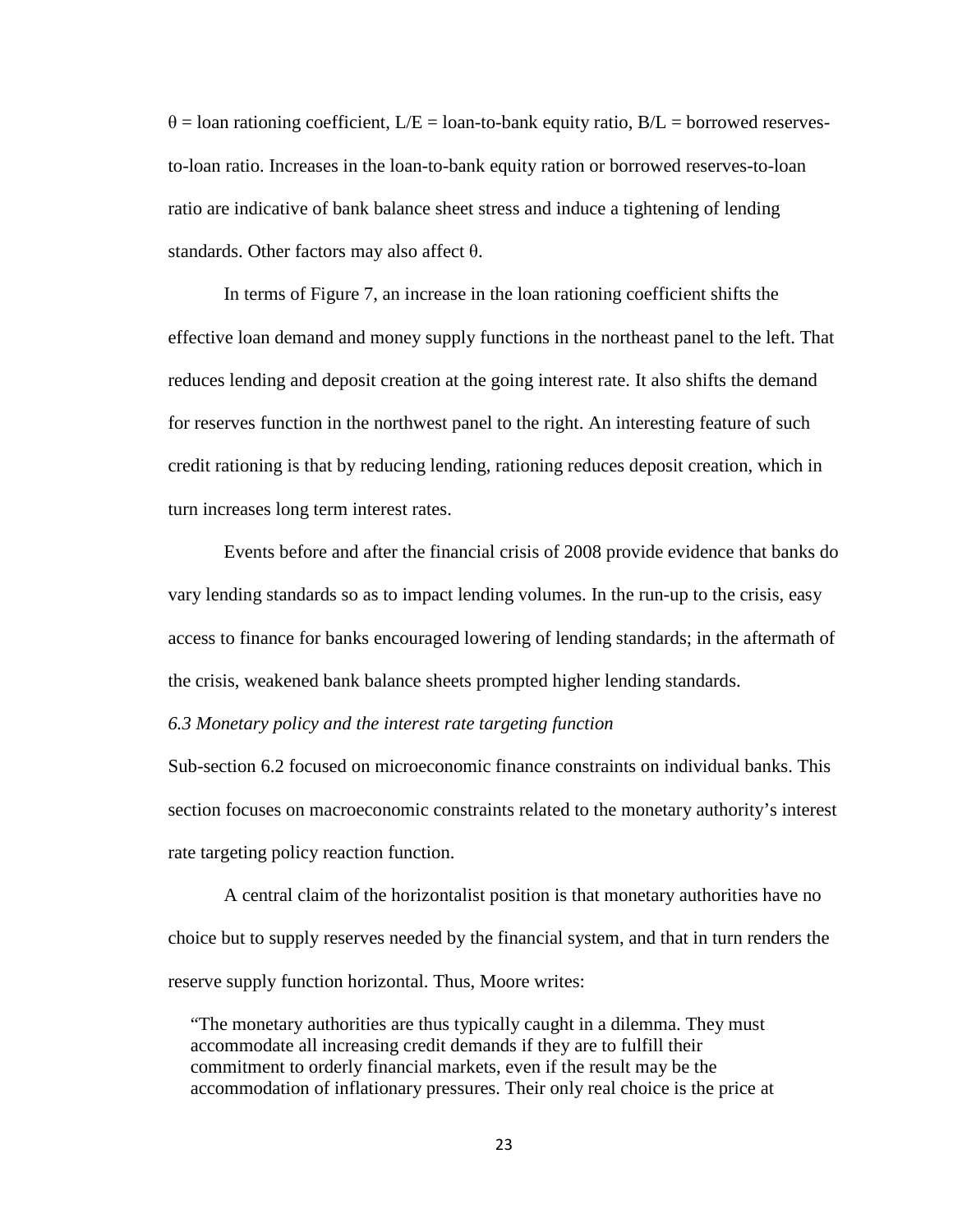which they choose to make liquidity available to the financial system (Moore, 1988, p.83)."

The claim that the monetary authority has no choice but to supply reserves on demand, on a normal everyday basis, rests on the assertion that not doing so risks financial turmoil. This is a central analytical tenet of horizontalism, but it is open to challenge on two counts. One concerns the ability of markets to endogenously buffer reserve demand. The second concerns the fact that the monetary authority must actually convince the market it will not fully accommodate to preserve macroeconomic stability and attain its macroeconomic policy targets.<sup>[7](#page-20-0)</sup>

As regards the former, the everyday fragility of the financial system depends critically on the understandings and expectations of market participants. If market participants expect the monetary authority to supply reserves, they will act on that basis and structure their financial arrangements accordingly. If the monetary authority then fails to behave as expected the system will indeed be fragile and vulnerable to turmoil induced by shortage of reserves. However, that need not be the case. If the monetary authority announces it plans to target monetary aggregates, market participants will then adapt their behaviors in ways that accommodate the monetary authority. Knowing the new rule, participants will increase their buffer holdings of liquidity, and new markets will develop for recycling liquidity from those with excess holdings to those with shortages. Money market funds do just this, and it is no surprise that they grew rapidly in the late 1970s when the Federal Reserve targeted monetary aggregates.

<span id="page-24-0"></span> $<sup>7</sup>$  There is full agreement between horizontalists and structuralists on the need to accommodate fully in</sup> financial panics. The disagreement is about how to characterize the possibilities and practices behind normal everyday operating procedures.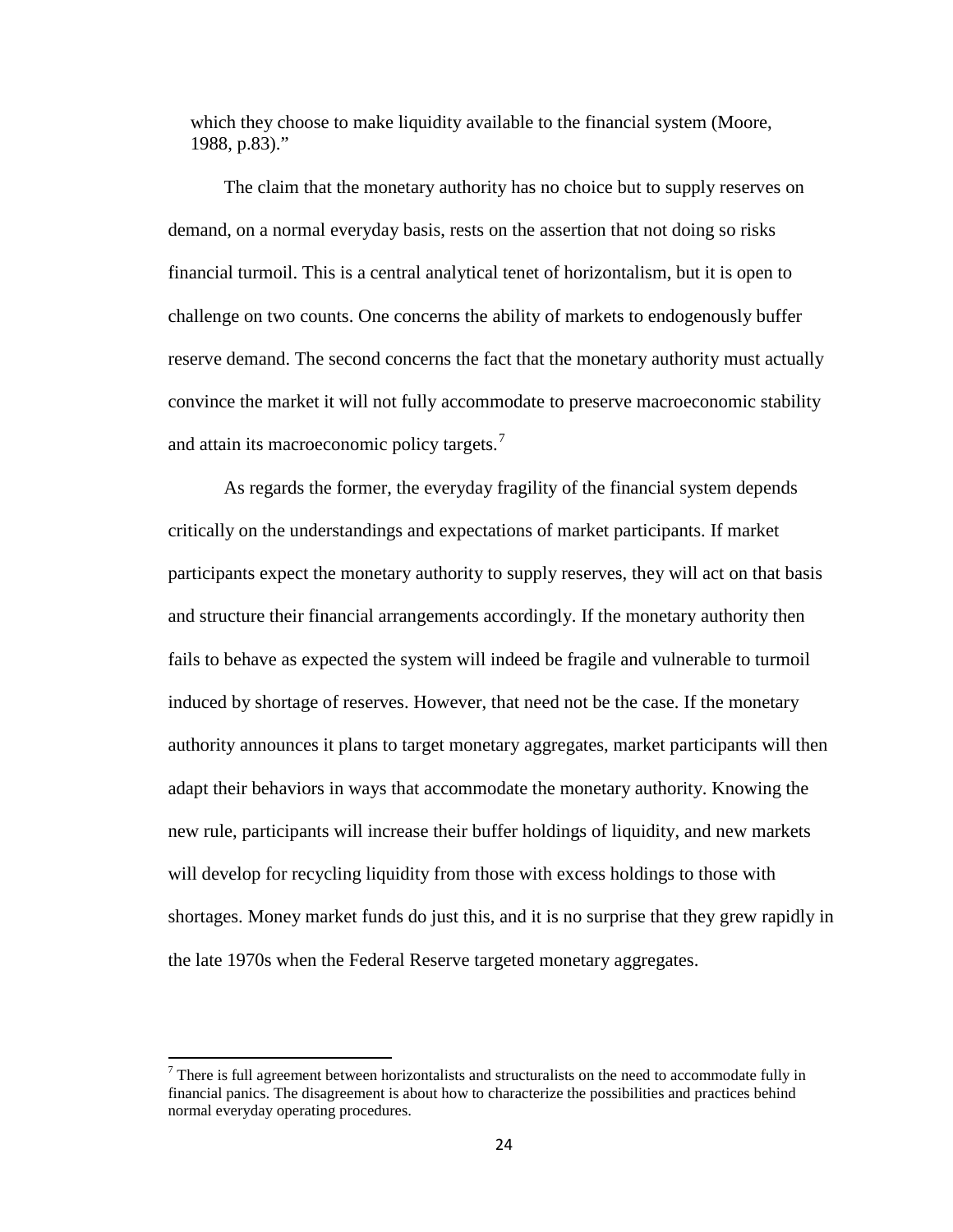As regards the policy rule, the essence of horizontalism is the claim that banks have access to a perfectly elastic short-run supply of finance as a consequence of the monetary authority's interest rate targeting. However, that claim embodies a myopic and simplistic understanding of policy. Looking beyond the market period, which can be thought of as the monetary policy decision-making period, the monetary authority has a systematic policy reaction function so that finance is not available from the central bank on unlimited terms at a constant rate. To the extent that market participants are aware of this, it will be factored into their current financial decision making. Consequently, current market actions and outcomes will be affected by understandings of the policy reaction function and anticipations of future policy.

These issues are raised in Palley (1996) who terms them "super-structuralism". Not only are there microeconomic financial constraints on individual banking firms, there are also macroeconomic constraints resulting from the policy reaction function. One possibility is that the monetary authority sets the money market interest rate according to the following rule:

$$
(25) iF = \gamma_0 + \gamma_1 M \qquad \qquad \gamma_0 > 0, \gamma_1 > 0
$$

Equation (25) has the monetary authority pursue a rule whereby it raises its policy rate target as the money supply increases. Using equation (20), (23), (24), and (25), the policy rate and loan rate can then be expressed as

$$
(26) i_F = \gamma_0 + \gamma_1 kH - \gamma_1 B/[1-k]
$$

(27) 
$$
i_L = [1 + m(L)] \{ \gamma_0 + \gamma_1 [L - B]/[1-k] \} + c
$$

The policy rate is now a positive function of the supply of reserves and the loan rate is a positive function of lending. The logic is that the monetary authority raises its policy rate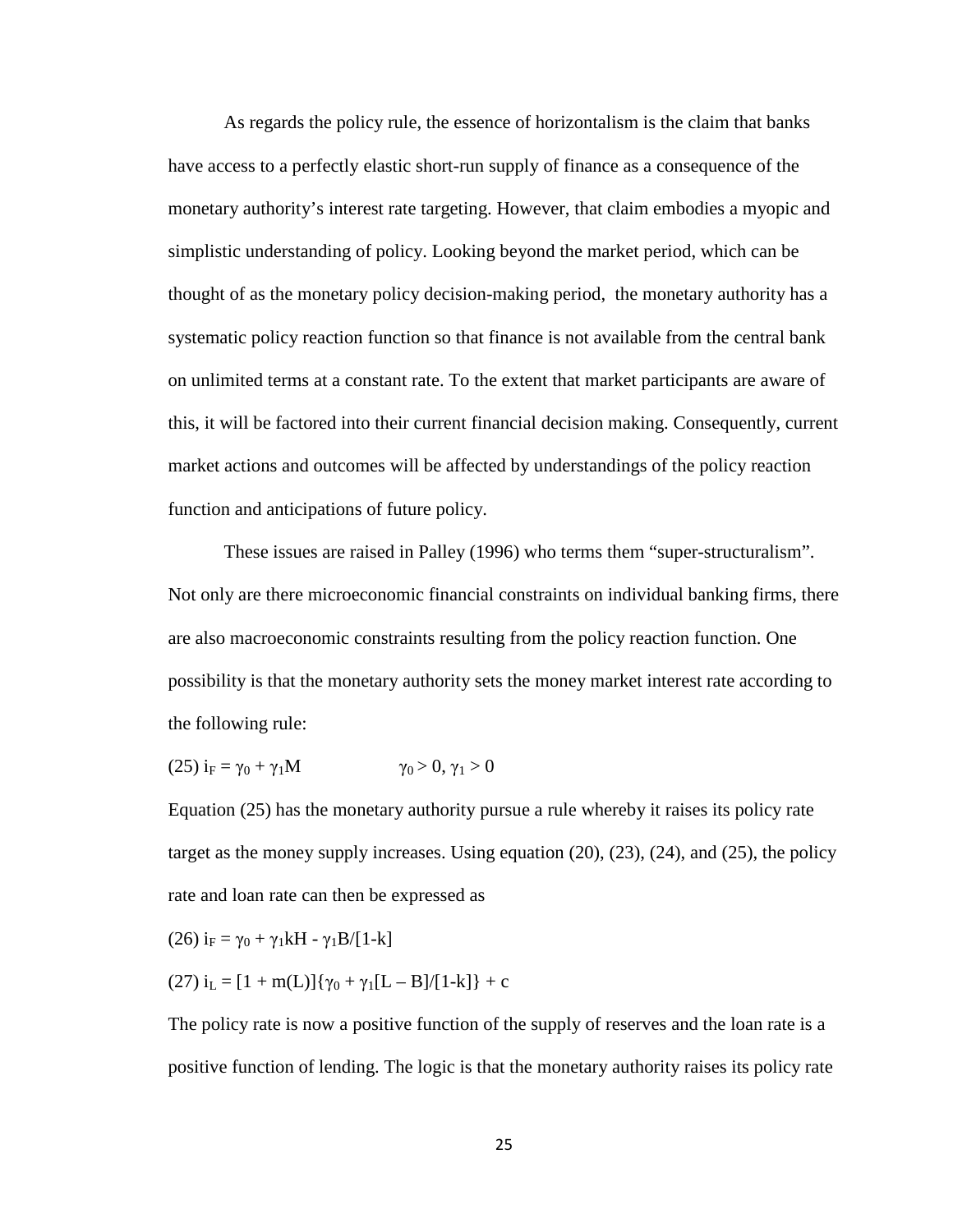as the demand for reserves increases. Since reserve demand is ultimately driven by lending, increased lending drives up the policy rate which in turn drives up the loan rate. As the parameter  $\gamma_1$  increases in magnitude, both the reserve and loan supply schedules steepen.

In terms of Figure 7, the monetary base supply schedule now becomes positively sloped instead of horizontal. That means the loan interest rate can rise for two reasons. First, it rises because banks increase their mark-up as lending increases because of increased default risk. Second, it rises because the monetary authority raises the cost of finance as bank lending increases the money supply.

Another possibility is that the policy reaction function is conditioned on macroeconomic variables as follows

$$
(28) iF = \alpha_0 + \alpha_1 P + \alpha_2 y \qquad \alpha_0, \alpha_1, \alpha_2 > 0
$$

 $P =$  price level,  $y =$  real output. In this case policy responds to the real economy rather than financial market conditions. Finance affects the real economy, which turn impacts the financial sector via the reaction function. However, the essential point is the reserve supply schedule is not horizontal after taking account of the feedback loop between financial markets, the real economy, and policy.

Horizontalists counter that at each "instant" in time the supply of reserves is still formally horizontal. Structuralists respond that over a sequence of instants the monetary authority follows its reaction function (Fontana, 2003). Movement along the reaction function is jagged and corresponds to a disequilibrium process. Market developments push conditions to a new point and the central bank responds by changing the policy rate to attain its desired position on the reaction function. Viewed through the structuralist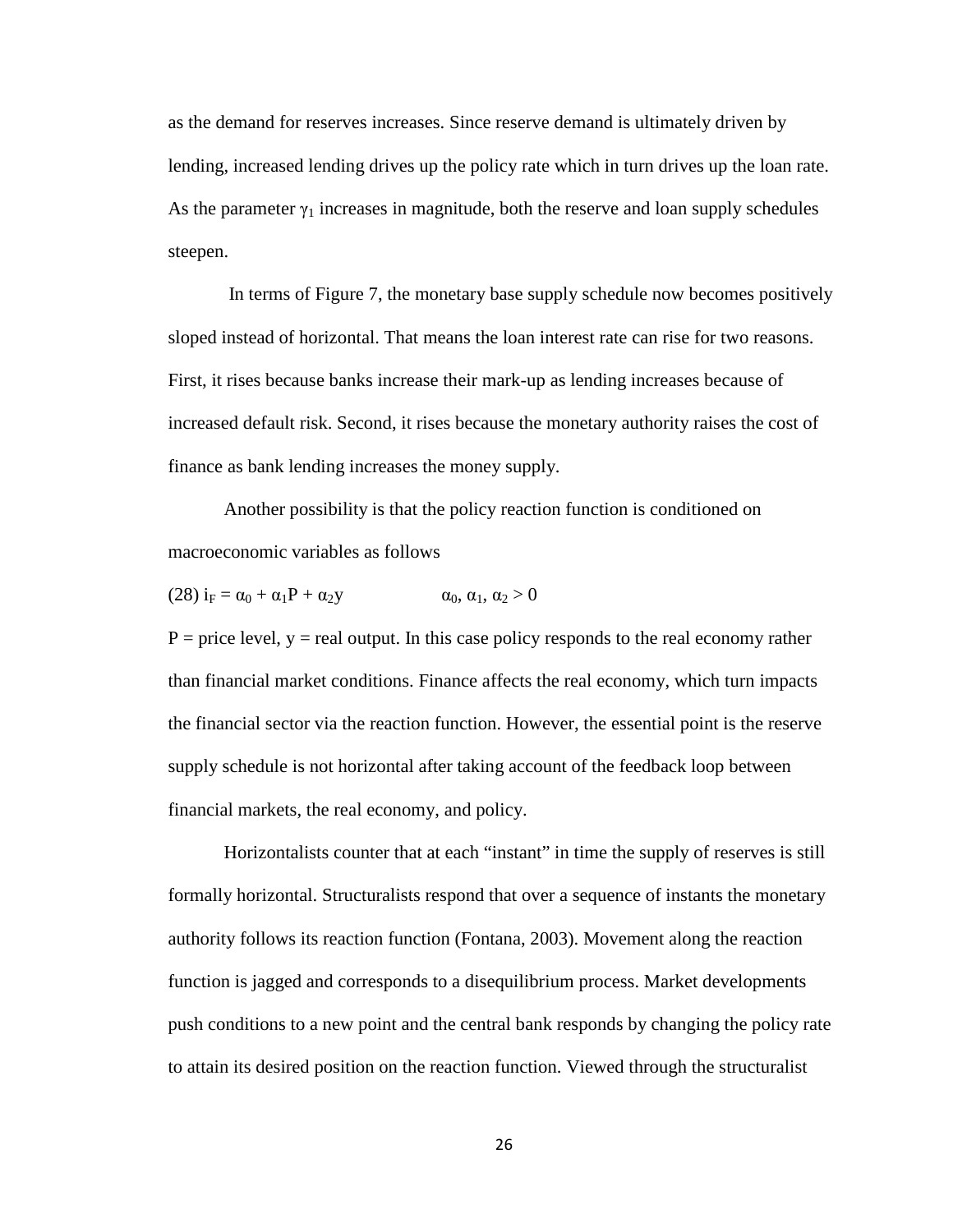lens of a sequence of moments, the economy travels up and down the reaction function. To understand the market's evolution, one needs to recognize that market participants will take this process into account as they make their current decisions.

Anticipations of future monetary policy settings will impact current individual bank decisions if there are any costs to unwinding or adjusting decisions. Anticipations of monetary policy will also impact current bank activity if the mark-up is a function of the current period bond rate as follows

(29) m = m(L, iB,…) mL > 0, miB > 0

Such pricing applies to products like bank issued mortgage loans which are a positive function of the current bond rate. Since the bond rate is determined by the state of liquidity preference, expectations about future interest rates feed through and affect banks' current lending and pricing actions.

This bond rate effect on the mark-up can also interact with previously discussed microeconomic finance constraints. Thus, if banks hold many different types of assets and make many different types of loans they will seek to equalize marginal returns across allocations of funds with the marginal cost of funds. As bond rates rise, they will raise the loan rate on those types of loans sensitive to the bond rate (e.g. mortgage loans). They will also redeploy scarce capital to types of lending where the return is positively affected by the bond rate.

Through these various channels, the reaction function is present in each market instant because participants anticipate future policy adjustments. That is why agents spend so much time anticipating Federal Reserve policy and why the Federal Reserve devotes so much attention to "communication".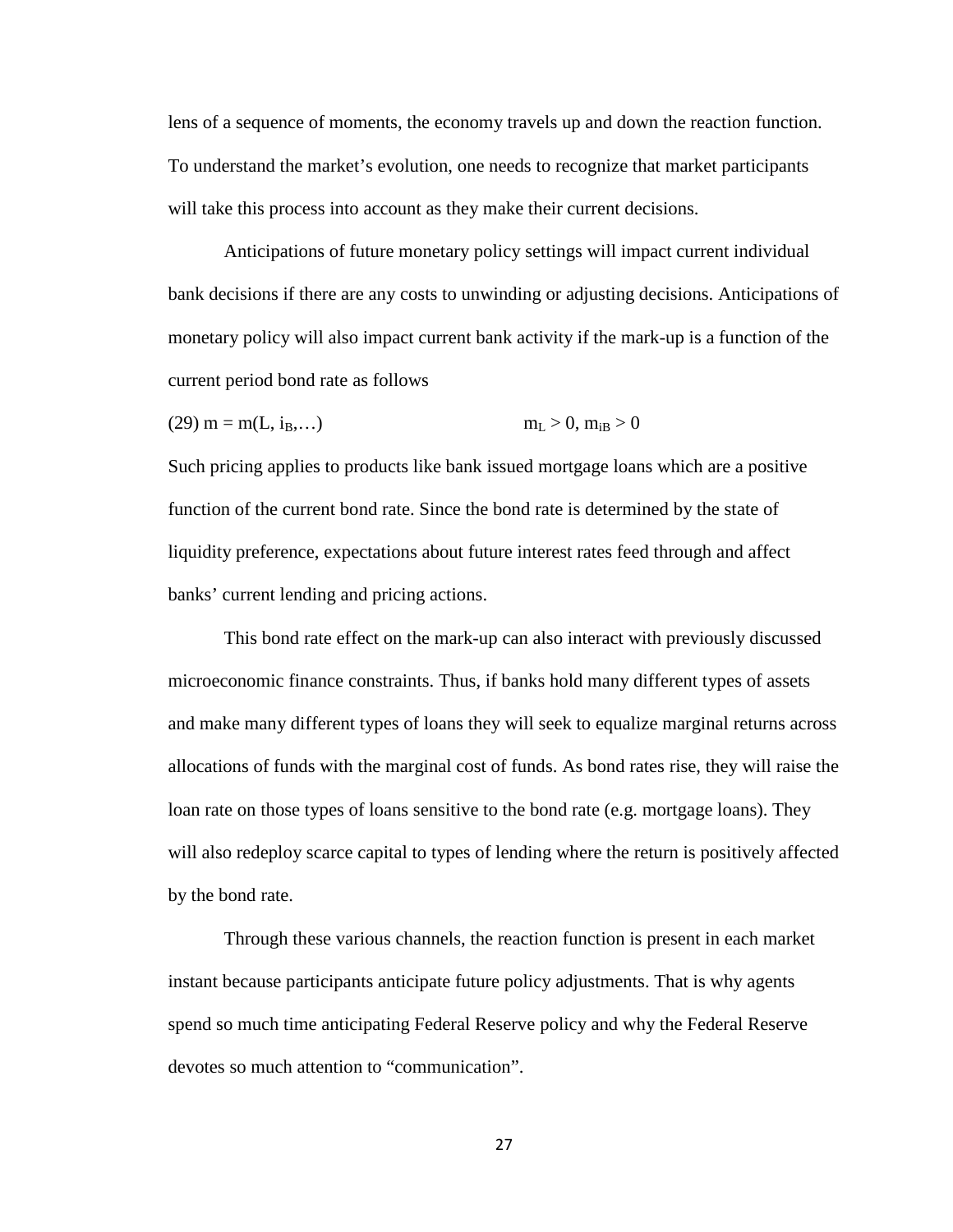Horizontalists' blindness to this important dynamic reflects a combination of myopic analysis and resistance to rational expectations analysis (i.e. analysis in which agents use model understandings of the world to anticipate the future). The fact that market behavior may change in response to changed policy regimes exemplifies and confirms the Lucas critique of economic policy assessment (Lucas, 1976). The fact that expectations of future monetary policy within a given policy regime, as reflected in the policy reaction function, impact current financial market behaviors and outcomes confirms the logic of rational expectations. Reflecting a tendency among Post Keynesians in general, horizontalists were initially hostile to the concept of rational expectations, and that hostility blinded them to these effects of expectations of future policy on current behavior.<sup>[8](#page-24-0)</sup> This hostility was because rational expectations was introduced by Chicago school economists using the combination of the classical macro model and probabilistic representations of uncertainty. Unfortunately, that inclined many Post Keynesians to reject rational expectations entirely rather than rejecting the Chicago school's misuse of the concept (Palley, 1993b).

#### **7. Conclusion: horizontalism vs. structuralism**

Basil Moore's (1988) book, *Horizontalists and Verticalists*, is an important but flawed book. Its importance lies in its consolidation and elaboration of the theory of endogenous money as the cornerstone of Post Keynesian monetary theory. Its flaws are the misunderstanding and absence of money demand; the presentation of interest rates as exogenously determined by the central bank; the misunderstanding of micro level

<sup>&</sup>lt;sup>8</sup> This is evident from the index and citations in Moore's (1988) book. The index contains no mention of rational expectations, there is no discussion of the Lucas critique, and there is only one mention of Lucas in footnote 35 on p.319. This is in a book published almost twenty years after the emergence of macroeconomics with rational expectations.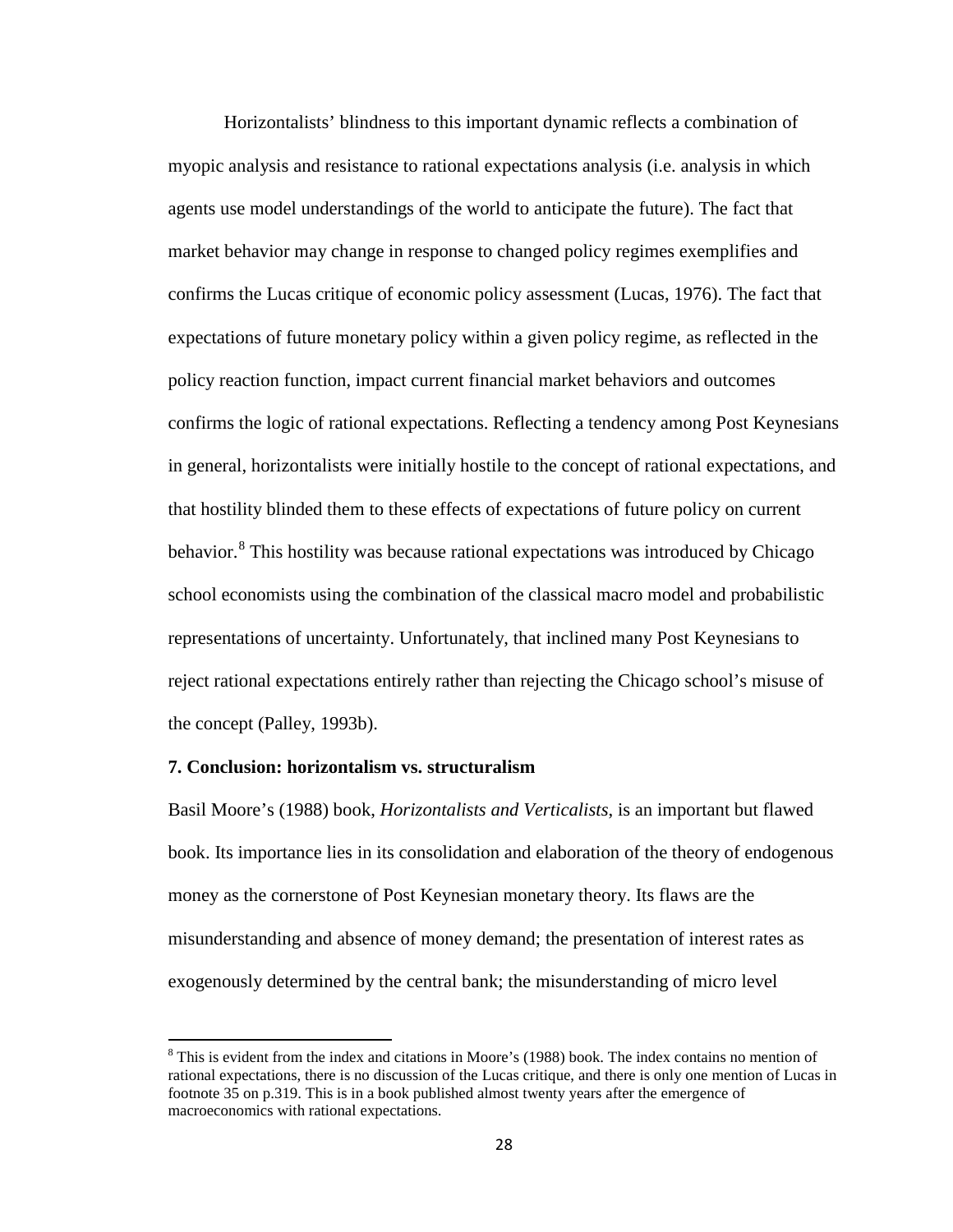financial constraints on financial firms (including banks); and the mischaracterization of the market impact of monetary policy via the over-simplification of a horizontal reserve supply schedule.

Moore's analysis defined the horizontalist perspective, and that perspective initially dominated among Post Keynesians in the late 1980s and 1990s. However, over time, the horizontalist position has substantially morphed into the structuralist position regarding the significance of money demand, the endogeneity of interest rates, and the significance of the monetary authority's policy reaction function for instantaneous market outcomes. At this stage, the only remaining substantive difference between structuralists and horizontalists is the latter's claim that that banks are financially unconstrained and have access to a perfectly elastic supply of finance available at the policy rate.

Horizontalism's over-simplifications are useful for purposes of teaching the theory of endogenous money in introductory macroeconomics, but they are misleading for state of the art theory and policy analysis. The structuralist critique remedies those over-simplifications.

As noted earlier in the paper, the Post Keynesian theory of endogenous money was developed as a counter to monetarism. Monetarism is now a dead doctrine and a curiosity of the history of thought, while the theory of endogenous money is now widely accepted. The unresolved controversy in macroeconomics is the theory of output determination and whether the system exhibits gravitational tendencies to full employment. Within that controversy there is the question of the role of flows of finance, the stock of money, and the stock of nominal debt.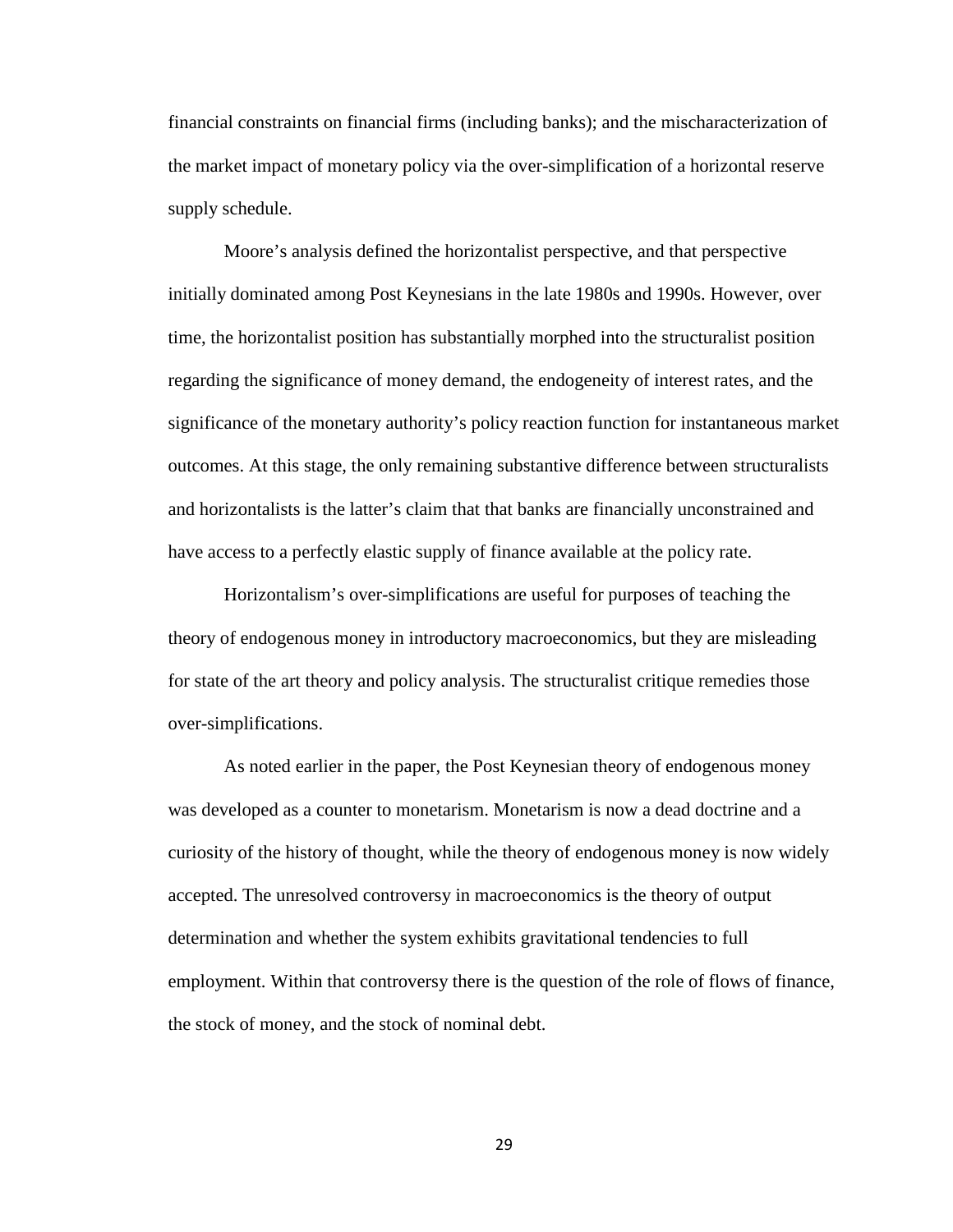From a policy perspective the theory of endogenous money raises questions about the nature of the monetary collar on the economy. Under a gold standard, the (relatively) exogenous supply of gold serves as a significant collar on the system. In a modern endogenous money system the collar is far weaker and restricted to self-imposed restraints on lending derived from banks' assessment of credit worthiness plus financing constraints on financial firms. This internal collar is likely to be unreliable and may even be unstable. For instance, the collar may loosen pro-cyclically for reasons associated with Minsky's (1993) financial instability hypothesis, with bankers and borrowers getting caught up in the hedge - speculative - Ponzi financing dynamic. Likewise, it may tighten excessively in downturns. The extreme case of this is when financial markets freeze owing to panic. For policymakers, the challenge is to manage the monetary collar, ensuring it is neither too tight nor too loose. The collar must be elastic so that it accommodates growth and does not hinder recovery from recession, but it must also restrain speculative boom – bust tendencies. Theorizing and modeling these concerns should constitute the next generation of Keynesian research. They emanate naturally from a structuralist perspective on endogenous money.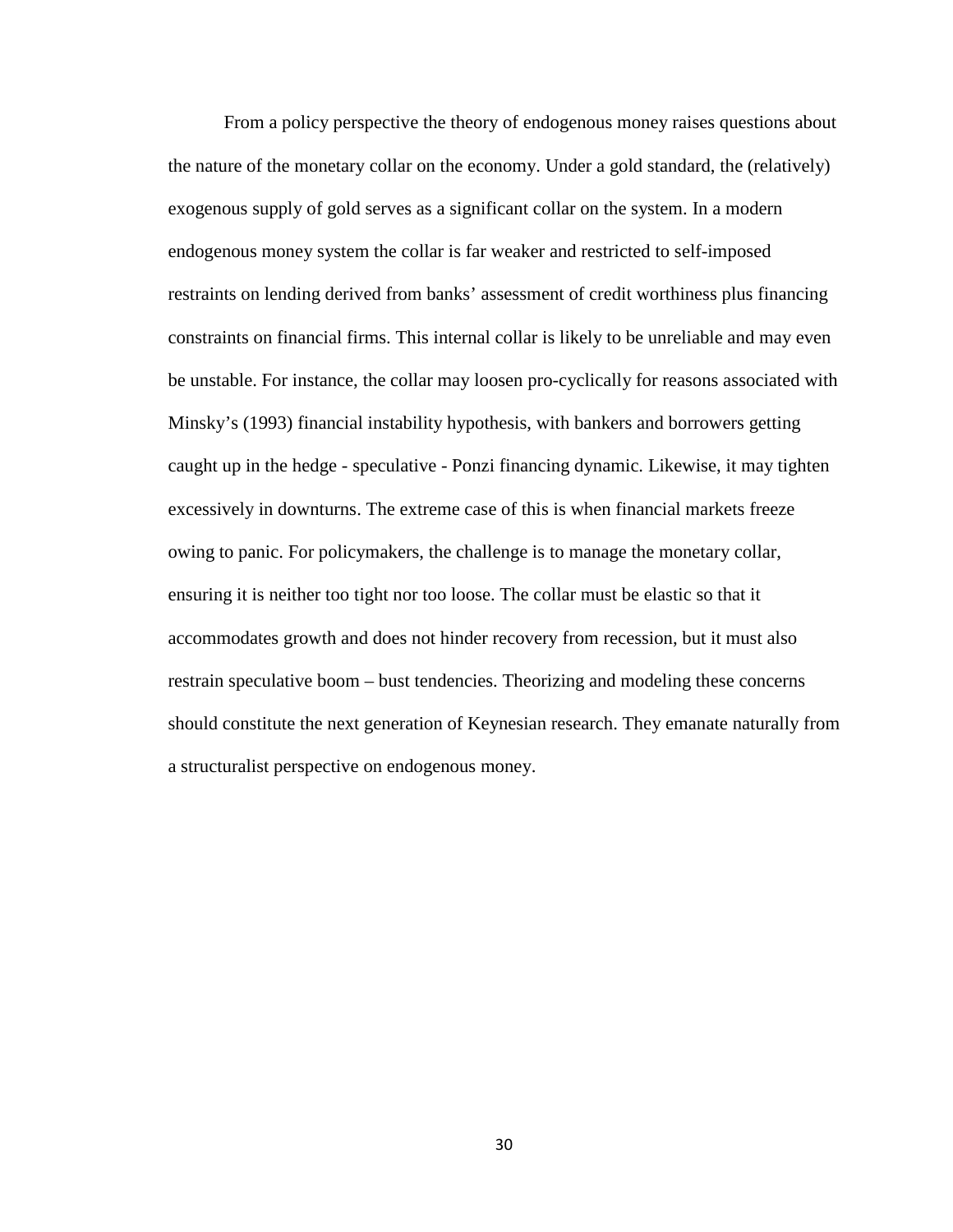#### **References**

Blinder, A. (1987), "Credit rationing and effective supply failure," *Economic Journal*, 97, 327-352.

Fontana, G. (2003), "Post Keynesian approaches to endogenous money: A time framework explanation", *Review of Political Economy*, 15, 291-314.

Friedman, M. (1968), "The role of monetary policy", *American Economic Review*, LVIII (May), 1-17.

Friedman, M. and A. Schwartz (1963a), "Money and business cycles," *Review of Economics and Statistics*, suppl., February, 32-64.

------------------------------------- (1963b), *A Monetary History of the United States, 1867- 1960*, Princeton, NJ: Princeton University Press.

Goodhart, C. (1989), "Has Moore become too horizontal?" *Journal of Post Keynesian Economics*, 12 (Fall), 29 - 34.

----------------- (1991), "Is the concept of an equilibrium money demand meaningful? A reply to 'has the demand for money been mislaid?'" *Journal of Post Keynesian Economics*, 14 (Fall), 134 - 136.

Howells, P. (1995), "The demand for endogenous money," *Journal of Post Keynesian Economics*, 18 (Fall), 89 - 106.

Kaldor, N. (1970), "The new monetarism," *Lloyds Bank Review*, 97: 1 – 17.

------------- (1982), *The Scourge of Monetarism*, Oxford: Oxford University Press.

Kalecki, M. (1937), "The principle of increasing risk," *Economica*, 4: 440 - 447.

Lavoie, M. (1984), "The endogenous flow of credit and the Post Keynesian theory of money," *Journal of Economic Issues*, 18 (September), 771 – 97.

-------------- (1996), "Horizontalism, structuralism, liquidity preference and the principle of increasing risk," *Scottish Journal of Political Economy*, 43 (August), 275 – 300.

------------- (2006), "Endogenous money: Accommodationist" in P.Arestis and M.Sawyer (eds), *A Handbook of Alternative Monetary Economics*, Cheltenham, UK: Edward Elgar, 17 - 34.

Lucas, R.E., Jr. (1976), "Econometric policy evaluation: A Critique," in K.Brunner and A.H.Meltzer (eds.), *The Phillips Curve and Labor Markets*, Amsterdam: North-Holland, 19 - 46.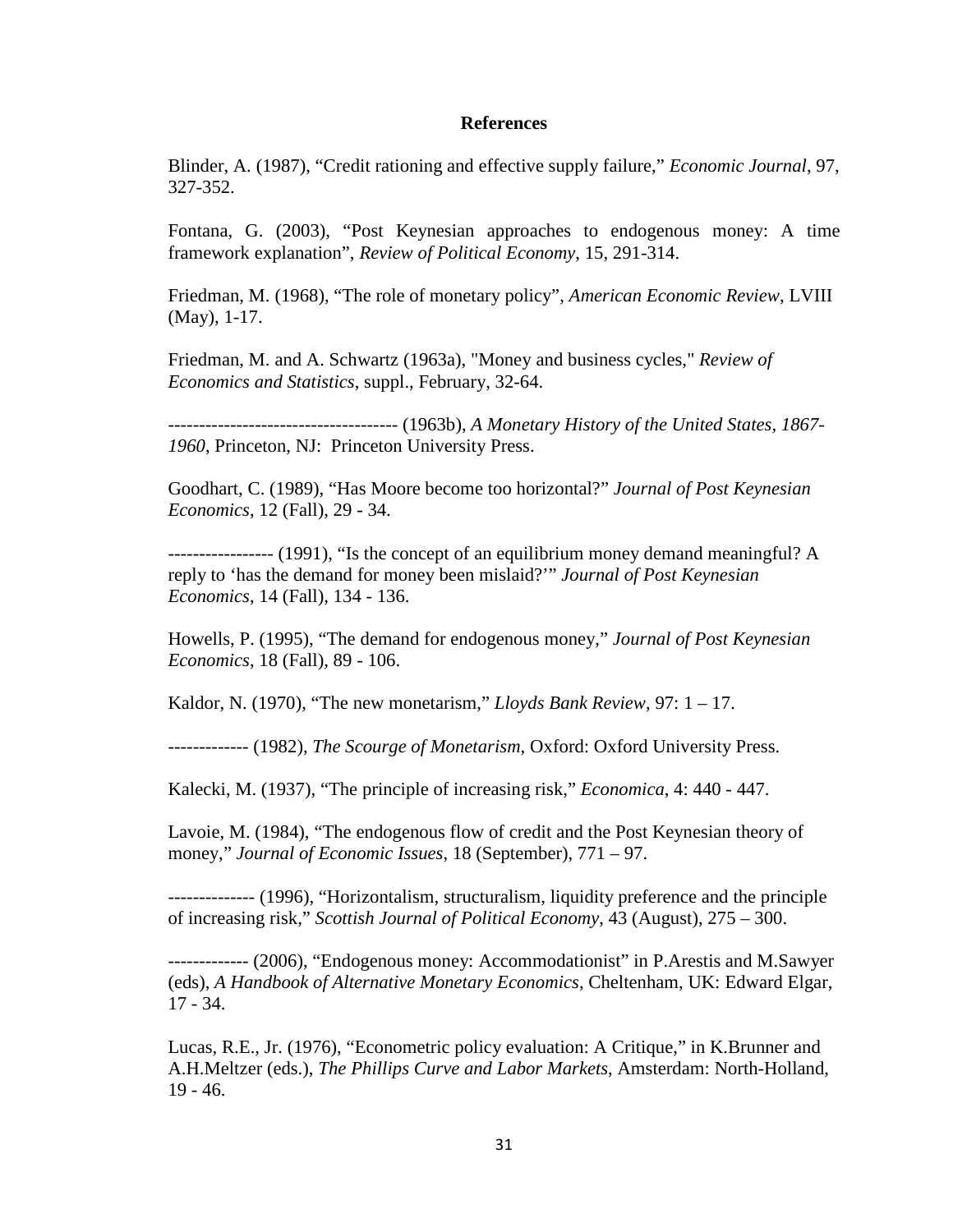Minsky, H.P. (1992 [1993]) "The financial instability hypothesis," Working paper No. 74, The Jerome Levy Economics Institute of Bard College, New York, and published in Arestis P. and Sawyer M. (eds.), *Handbook of Radical Political Economy*, Aldershot: Edward Elgar, 153 - 158.

Moore, B.J. (1988) *Horizontalists and Verticalists: The Macroeconomics of Credit Money*, Cambridge: Cambridge University Press.

--------------- (1991), "Has the demand for money been mislaid? A reply to 'has Moore become too horizontal?'" *Journal of Post Keynesian Economics*, 14 (Fall), 125 - 133.

Palley, T.I. (1997), "Endogenous money and the business cycle," *Journal of Economics*, 65, 133 - 149.

-------------- (1996), "Accommodationism versus structuralism: Time for an accommodation," *Journal of Post Keynesian Economics*, 18 (Summer), 585-94.

------------ (1994), "Competing views of the money supply process: Theory and evidence," *Metroeconomica*, 45 (1), 67-88.

------------ (1993a), "Milton Friedman and the monetarist counter-revolution: A reappraisal," *Eastern Economic Journal*, Winter, 71 - 82.

------------ (1993b), "Uncertainty, expectations, and the future: if we don't know the answers, what are the questions?" *Journal of Post Keynesian Economics*, Fall, 1-20.

------------ (1991), "The endogenous money supply: Consensus and disagreement," *Journal of Post Keynesian Economics*, 13 (Spring), 397-403.

------------ (1987/88), "Bank lending, discount window borrowing, and the endogenous money supply: A theoretical framework," *Journal of Post Keynesian Economics*, X(2), 282-303.

Pollin, R. (1991), "Two theories of money supply endogeneity: Some empirical evidence," *Journal of Post Keynesian Economics*, 13, 366 – 96.

------------ (2008), "Considerations on interest rate exogeneity: To what extent does the market determine rates?" Working Paper 177, Political Economy Research Institute, University of Massachusetts, Amherst, MA, August.

Poole, W. (1970), "Optimal monetary policy instruments in a simple stochastic macro model," *Quarterly Journal of Economics*, 84, 197 – 216.

Shiller R.J. (1990), "The term structure of interest rates," in B.M. Friedman and F.H.Hahn (eds), *Handbook of Monetary Economics, Volume 1*, Amsterdam: Nort-Holland, 627 - 722.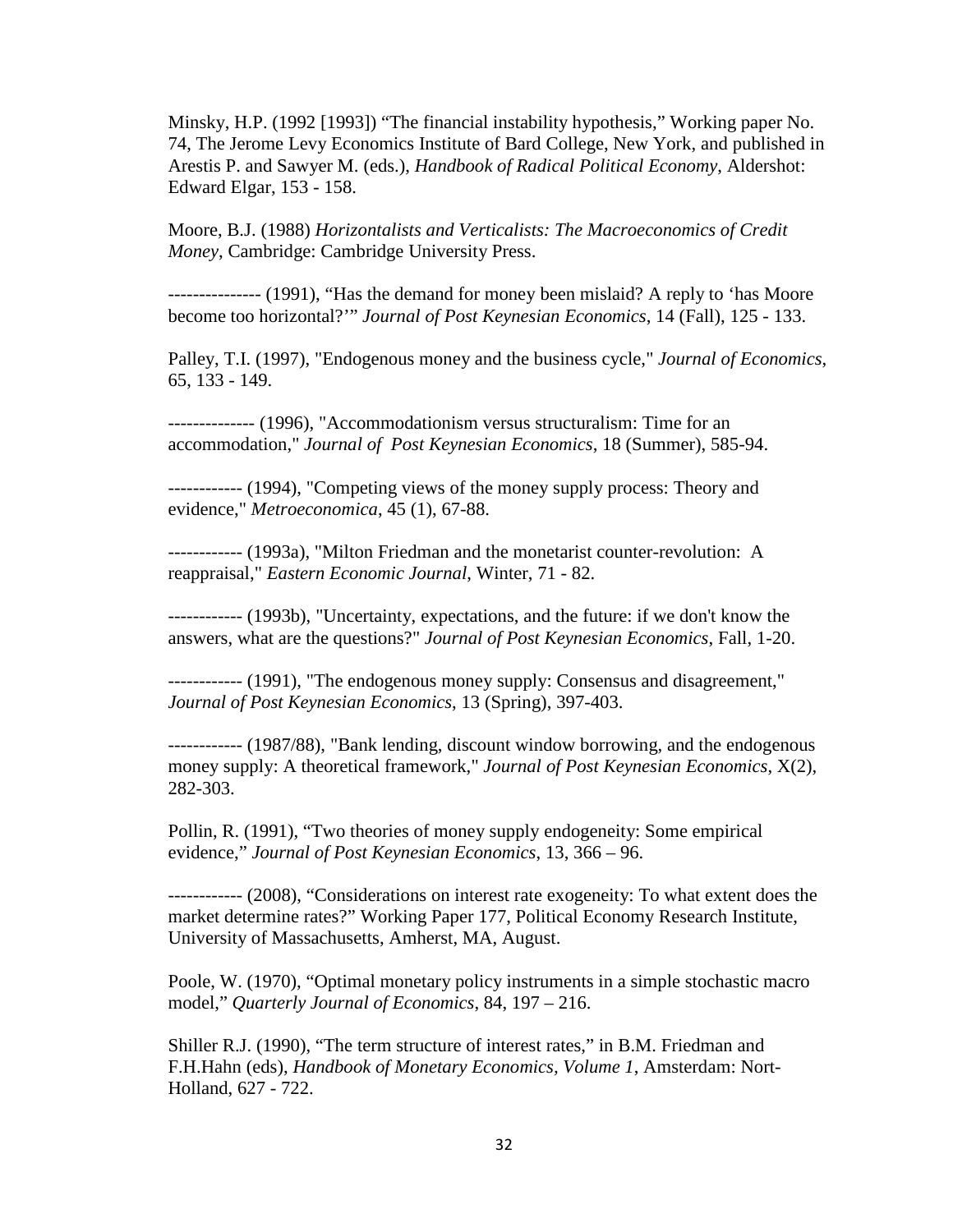Tobin, J. (1970), "Money and income: Post hoc ergo propter hoc?" *Quarterly Journal of Economics*, 84, 301-317.

---------- (1974), "Friedman's theoretical framework," in *Milton Friedman's Monetary Framework*, Gordon, R.J., ed., Chicago, IL: University of Chicago Press, 77-89.

----------- (1980) *Asset Accumulation and Economic Activity*, Chicago: Chicago University Press.

----------- (1981), "The monetarist counter-revolution today - An appraisal," *Economic Journal*, March, 29-42.